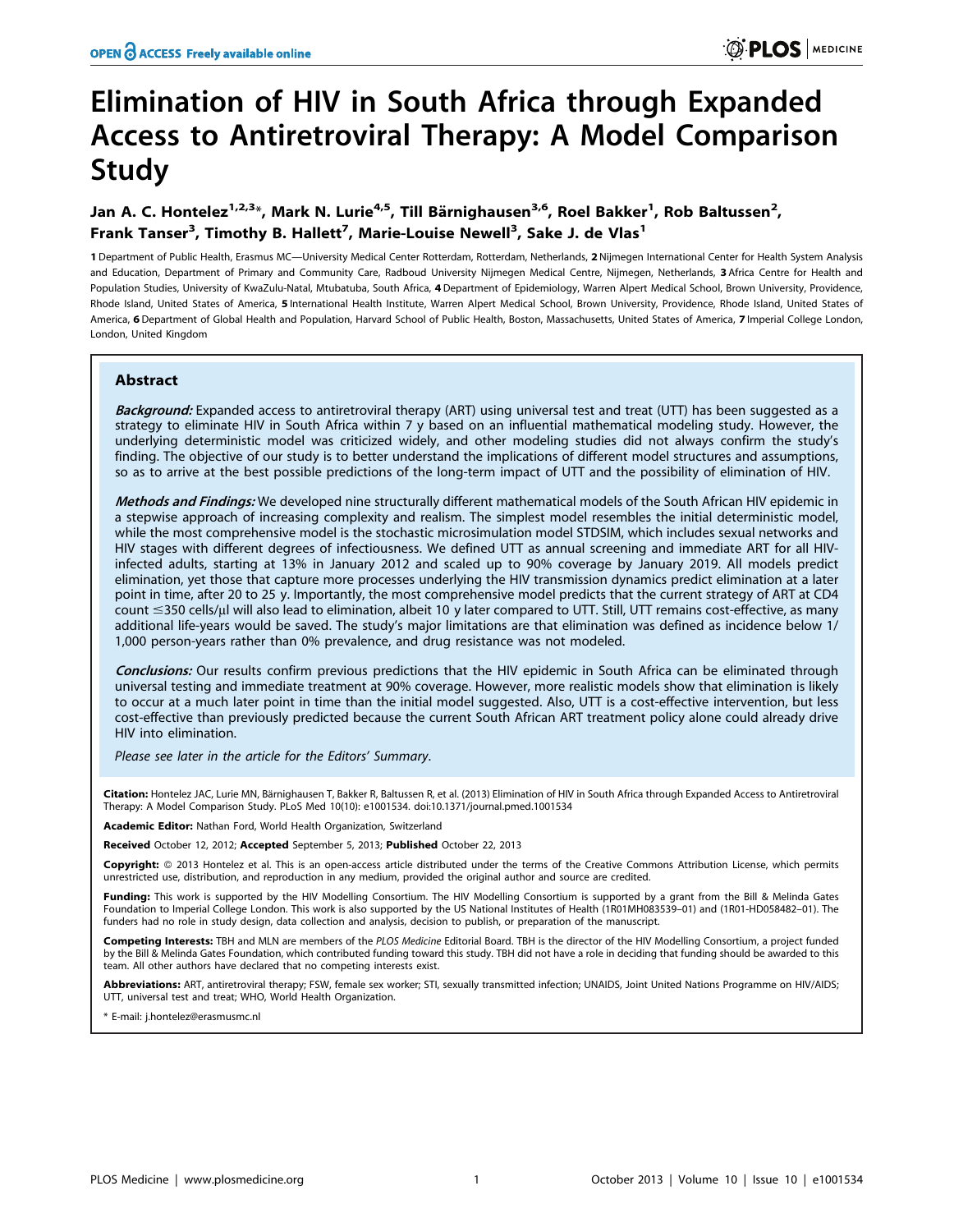#### Introduction

South Africa is home to the largest population of HIV-infected individuals worldwide, with nearly 6 million people living with HIV in 2010 [1]. Although extensive efforts to curb the epidemic may have resulted in some decline in the number of new HIV infections among young adults in the past few years [2,3], incidence levels remain considerable. The proof of concept that antiretroviral therapy (ART) can be used to prevent onward transmission [4,5], created renewed excitement that a turning point in the ever-growing HIV epidemic could be achieved by expanding access to treatment. ''Treatment as prevention'' (treatment of all HIV-infected individuals with ART, regardless of CD4 cell count, in order to reduce transmission)—a hypothesized HIV prevention intervention that is currently being tested in community randomized trials [6]—was conceptually designed by mathematical models [7– 13]. In 2009, Granich et al. suggested that the HIV epidemic in South Africa could be driven into an elimination phase (defined as an incidence of below one new infection per 1,000 person-years) after just 7 y of annual HIV screening for individuals aged 15 y and

older and immediate ART for all HIV-infected patients (universal test and treat [UTT]) [9].

In response to these results, other modeling studies also examined the potential impact of a UTT intervention in various settings [14– 19]. But there are as many different conclusions as there are models that investigated the issue. As models are profoundly different in many aspects—structure, parameterization, and assumptions about the intervention—it is difficult to determine which factors are responsible for the differences in the model predictions [20]. There are several obvious reasons for these discrepancies, such as differences in the time horizon of the analysis [14], less or more optimistic assumptions regarding programmatic efficacy [14,18], or different assumptions about HIV natural history, heterogeneity in transmission, and ART effectiveness in reducing infectiousness [17]. For example, Granich et al. assumed a 99.4% reduction in infectiousness of those on ART [9], but later studies suggested that this reduction is likely to be too optimistic [4,21–23]. The HPTN 052 trial showed a reduction of 96% [4] with trial participants completely adhering to treatment, which is unlikely in large-scale interventions. A Cochrane review including all observational studies and the HPTN 052 trial reported a



Figure 1. Stepwise approach of developing nine structurally different models with increasing complexity and realism. Model A resembles the deterministic model used by Granich et al. [9], now simulated using an event-driven approach. Models A and B are fitted to predict UNAIDS prevalence levels for South Africa by tuning the HIV transmission probabilities and year of HIV introduction. In addition, similar to Granich et al. [9], models A and B use a prevalence density function to explain the steady-state HIV prevalence observed in South Africa. Models C and D are fitted to represent UNAIDS-predicted HIV prevalence by adjusting overall partner change rates and the year of HIV introduction. A prevalence density function is no longer used, and the scaling-up of condom use in the late 1990s/early 2000s—introduced in model C2 and consistent with observations [2,3]—is now used to explain the steady-state HIV prevalence in South Africa. Finally, models C and D allow for more realistic assumptions on the effectiveness of ART in reducing infectiousness (infectiousness reduction of 90% [20–22] instead of 99.4%; survival twice as high [26]).

doi:10.1371/journal.pmed.1001534.g001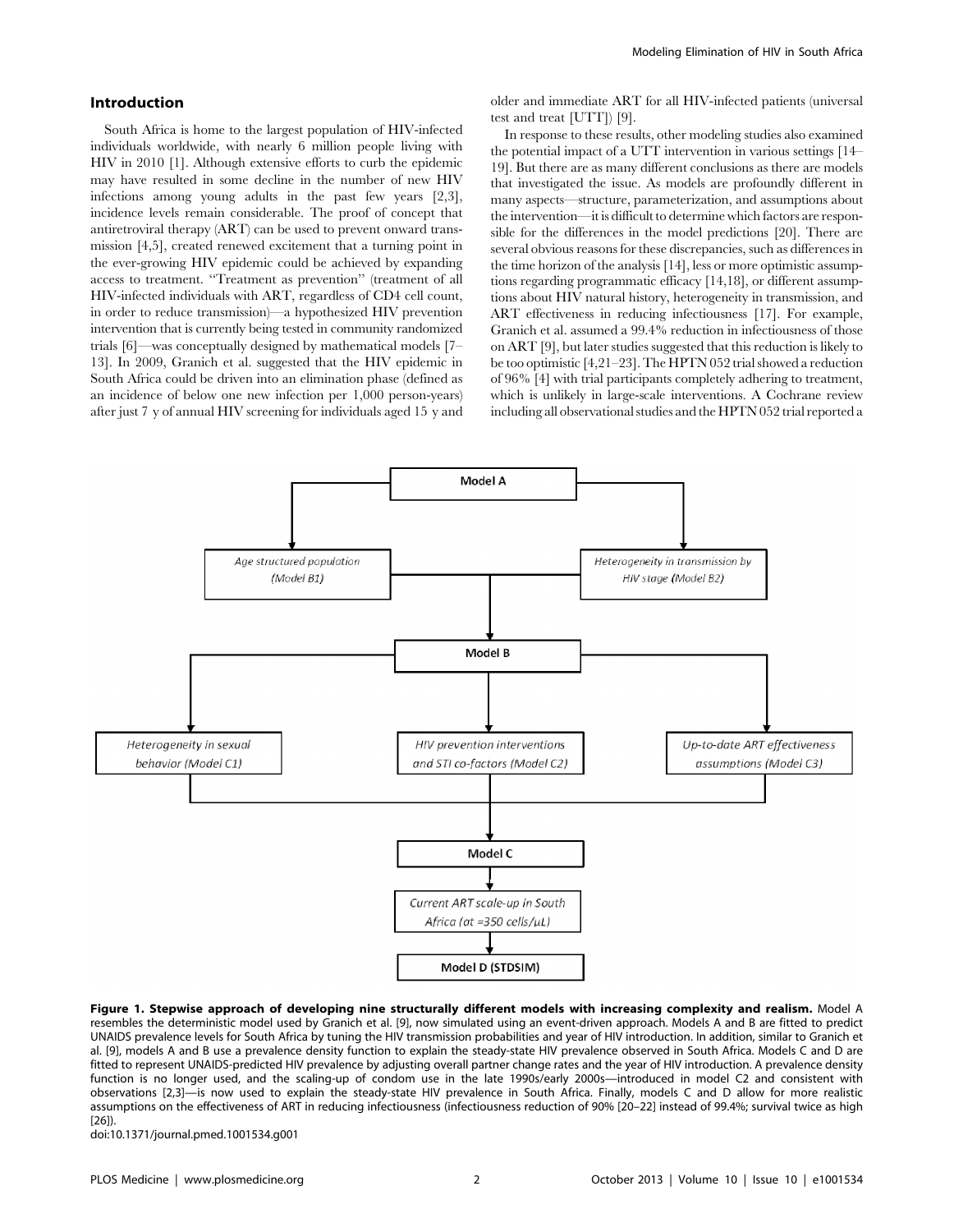reduction in transmission of about 86% [21]. Also, the ongoing treatment rollout following the 2010 World Health Organization (WHO) treatment guidelines of ART at CD4 cell counts of  $\leq 350$ cells/ $\mu$ l [24] will already have a profound impact on the HIV epidemic [25,26], making it important to compare the impact of UTT with the current treatment scale-up. Nevertheless, these obvious differences explain only part of the variation between model predictions [20]. As modeling remains essential to further inform public health decision-making, it is vital to better understand the reasons for the discrepancies between models.

We examined the impact of model structure and parameterization on the estimated impact of UTT in South Africa in a highly controlled experiment as follows: we developed nine structurally different models of the South African HIV epidemic with a standardized core set of assumptions but with gradated degrees of model complexity and realism that span from the very simplest to one of the most comprehensive representations of HIV epidemics (Figure 1). In all models, we examined the impact of the UTT intervention suggested by Granich et al. [9] and related this to a baseline of no UTT (i.e., no ART in the simplest models, and rollout of ART at CD4 count  $\leq$ 350 cells/ $\mu$ l as currently applied in South Africa in the most detailed model).

## Methods

We developed four structurally different main models (models A, B, C, and D) and five sub-models (sub-models B1, B2, C1, C2, and C3) of the South African HIV epidemic through a stepwise approach of increasing complexity and realism (Figure 1; Table 1). With all models, we compare the impact of UTT to a no-UTT counterfactual (i.e., no ART in models A to C, and rollout of ART at CD4 count  $\leq 350$  cells/ul as currently applied in South Africa in model D). We used the STDSIM framework as a basis for all nine models. STDSIM is a stochastic microsimulation model that simulates the life course of individuals in a dynamic network of sexual contacts [27]. Events like partnership formation and the acquisition of infection are the result of random processes, determined by probability distributions. Therefore, the results are subject to stochastic variation, and the results in our study are based on the average of 1,000 runs.

The STDSIM model consists of four modules: demography, sexual behavior, transmission and natural history, and interventions. The demography module covers the processes of birth, death, and migration. Processes for initiation and dissolution of sexual relationships, mixing according to age preference, sexual contacts within relationships, and sexual contacts between female sex workers (FSWs) and their male clients are defined in the sexual behavior module. In the transmission and natural history module, transmission probabilities per sexual contact are specified for HIV and five other sexually transmitted infections (STIs): chancroid, chlamydia, gonorrhea, syphilis, and herpes simplex virus 2. The interventions module specifies the timing and effectiveness of control measures in curbing transmission (e.g., condom use) or enhancing survival (e.g., ART). STDSIM has been extensively used to evaluate behavioral interventions [28–31], syndromic treatment for STIs [32,33], male circumcision [34], different HIV epidemics in sub-Saharan Africa [35], and, more recently, the impact of ART on HIV epidemics [25,36–38]. STDSIM can be used in various levels of complexity by adding or removing components from the model. We exploit this flexibility to evaluate the test and treat strategy with alternative model structures.

#### Model A

Model A fully resembles the deterministic model developed by Granich et al. [9], but now simulated using an event-driven stochastic approach. All individuals in the model constitute a homogeneous mixture of people in which HIV spreads from person to person. Individuals are assumed to have a one-off sexual contact with a random individual of the opposite sex every 8.5 d. We simulate a population aged 15–65 y with a constant background mortality rate of 0.025 per year. HIV is modeled in four consecutive stages with equal duration (30 mo) and transmission probabilities, and is introduced in the model by randomly ''infecting'' ten men and ten women. ART is assumed to decrease infectiousness by 99%, and the duration of the HIV stages for patients on ART is twice the duration of the stages for ART-naïve individuals [9]. In addition, as in the Granich model, transmission rates are further reduced by 40% because of simultaneous scale-up of other prevention interventions [9]. In accordance with Granich et al., we adjust transmission rates according to HIV prevalence through a prevalence density function to arrive at the observed steady state in HIV prevalence [9]:  $p(t_1) = p(t_0) \times e^{-xP}$ ; where  $p = HIV$  transmission probability and  $P = HIV$  prevalence.

|                                                      | Model A | Sub-Model<br><b>B1</b> | Sub-Model<br><b>B2</b> | Model B      | Sub-Model<br>C <sub>1</sub> | Sub-Model<br>C <sub>2</sub> | Sub-Model<br>C <sub>3</sub> | Model C | Model D |
|------------------------------------------------------|---------|------------------------|------------------------|--------------|-----------------------------|-----------------------------|-----------------------------|---------|---------|
| Component                                            |         |                        |                        |              |                             |                             |                             |         |         |
| Prevalence density function <sup>a</sup> X           |         | X                      | $\mathsf{X}$           | X            |                             |                             | X                           |         |         |
| Age-structured population                            |         | X                      |                        | X            | X                           | X                           | X                           | X       | X       |
| Transmission probability by<br>disease stage         |         |                        | X                      | $\mathsf{X}$ | X                           | X                           | X                           | X       | X       |
| Heterogeneity in sexual<br>behavior                  |         |                        |                        |              | X                           |                             |                             | X       | X       |
| STI co-factors, male<br>circumcision, and condom use |         |                        |                        |              |                             | X                           |                             | X       | X       |
| Up-to-date ART effectiveness<br>assumptions          |         |                        |                        |              |                             |                             | X                           | X       | X       |
| Current ART scale-up from 2003<br>onwards            |         |                        |                        |              |                             |                             |                             |         | X       |

Table 1. Overview of successive addition of components and structures to each of the nine models.

<sup>a</sup>This artificial prevalence density function was introduced by Granich et al. [9] to mimic processes that result in the observed leveling off of the HIV epidemic. In the more comprehensive models of our analysis we replaced this prevalence density function by the actual processes that may be responsible for the leveling off. doi:10.1371/journal.pmed.1001534.t001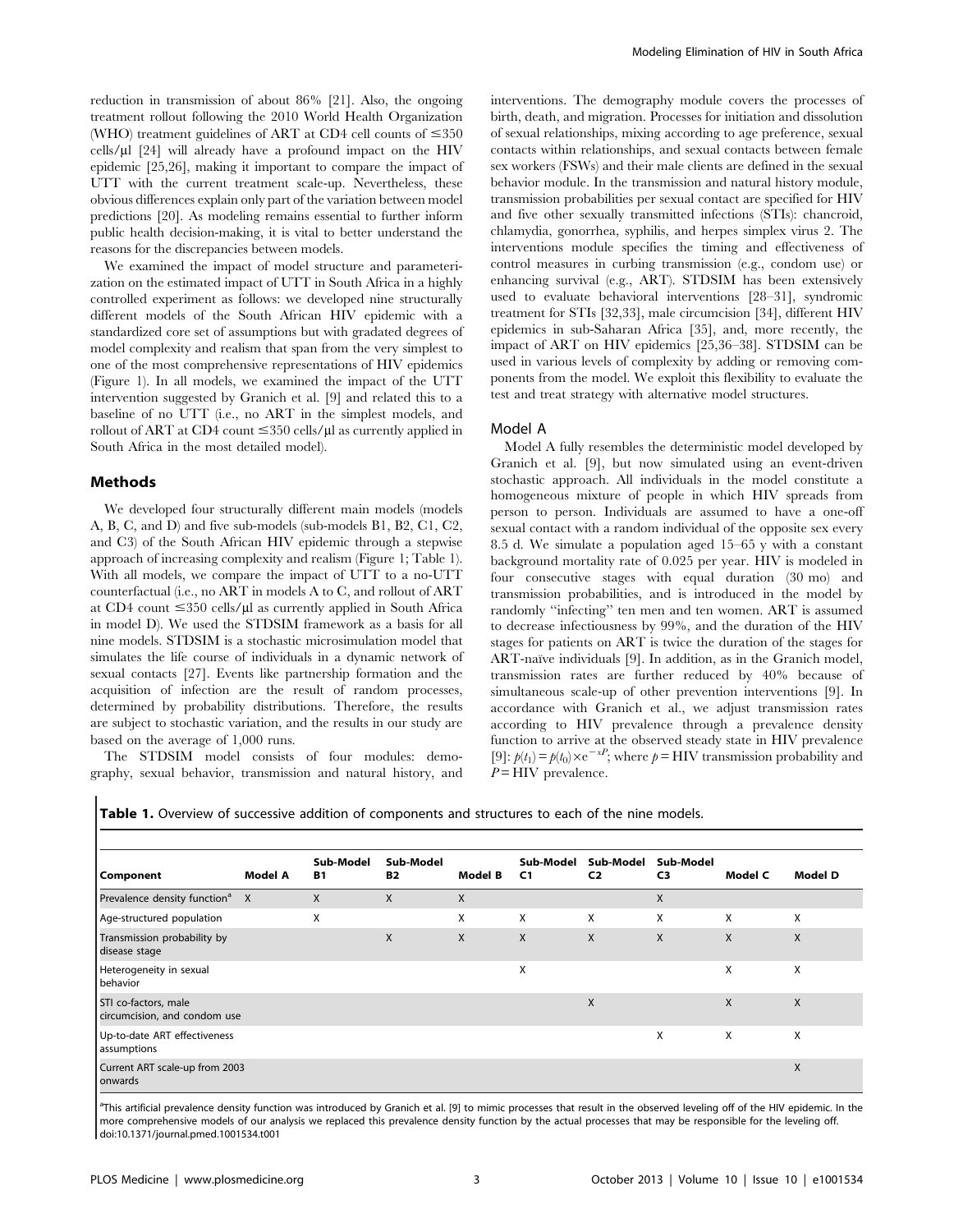## Model B

To arrive at model B, we extended model A by adding the agespecific fertility and background mortality rates of South Africa (sub-model B1), and different stages of HIV disease progression (acute infection, asymptomatic infection, symptomatic infection, and AIDS—sub-model B2). Births are assigned randomly to sexually active women between the ages 15 and 49 y, and the probability of having a child depends on the age of the woman. We parameterized the model with Unite Nations–reported data on age-specific fertility rates for South Africa (Table S1) [39]. The resulting initial total fertility rate (defined as the expected lifetime number of births per woman) equals 4.9 births per woman. We reduced all age-specific fertility rates with equal factors in order to capture declines in fertility rates as observed in South Africa (Figure S1A) [39]. At birth, the age at (non-HIV) death of each individual is drawn from predefined sexspecific survival curves. In order to obtain background mortality rates in the absence of HIV for South Africa, we corrected the ageand sex-specific mortality rates for South Africa reported by WHO [40] using the cause-specific mortality estimates from WHO burden of disease estimates [41]. The resulting survival curve is shown in Figure S1B.

In sub-model B2, we added the following HIV disease progression: (i) early/acute infection with a median duration of 3 mo, (ii) asymptomatic infection with a median duration of 5 y, (iii) symptomatic infection with a median duration of 4 y, and (iv) AIDS with a median duration of 8 mo. All stages are exponentially distributed, and the resulting overall survival distribution has a median of 10 y and an interquartile range of 8 to 13 y, consistent with observations [42,43]. Relative to asymptomatic infection (second stage), transmission probabilities are increased by a factor 15 during early/acute infection, a factor three during symptomatic infection, and a factor 7.5 during the AIDS stage [35,44]. In addition, we assumed that the sexual activity of HIV-infected patients in the AIDS stage (last 40 wk of life) is reduced by 50% because of ill health [45].

### Model C

We extended model B with three components to arrive at model C. We added heterogeneity in sexual behavior (sub-model C1) by including different kinds of relationships. We use the same patterns of mixing as recently used by Hontelez et al. for a rural South African setting (the Hlabisa sub-district of KwaZulu-Natal) [25,36,37]. The model contains three types of sexual relationships: steady relationships, casual relationships, and commercial sex. The formation of partnerships occurs according to a supply-anddemand-based mechanism. People become available for a sexual relationship at an ''age of sexual debut'' that is randomly drawn at birth from a uniform distribution (Table S2). Each time the partnership status of a person changes (e.g., a partnership is formed or ended), a new duration until the person becomes available for a new relationship (''time until availability'') is drawn from a predefined exponential distribution with  $\mu$  being the mean time until availability defined as:  $\mu = \tau_{s,r}/(r_{s,a} \times p)$ , with  $\tau_{s,r}$  = time interval by person's sex (s) and relationship status (r),  $r_{s,a}$  = specific promiscuity factor by sex (s) and age (a), and  $p =$  personal promiscuity factor. The personal promiscuity factor  $(p)$  reflects the heterogeneity between individuals in the tendency to form partnerships, and is given by a gamma distribution with an average value  $(p_m)$  of 1.0, and a shape parameter of 1.5 [35].

The duration of the availability period of an individual is given by an exponential distribution, with mean time to find (k) defined as:  $\frac{\delta}{r_{s,a} \times p}$ , where the value of  $\delta$  is 0.25 y for men and 2.25 y for women (Table S2) [30].  $r_{s,a}$  and  $p$  are explained above. When a person is available for a new relationship, he/she can be selected

by an individual of the opposite sex who is at the end of his/her availability period. If a person has not been selected by the end of his/her availability period, he/she will select a partner from the pool of available persons of the opposite sex. The type of relationship (steady or casual) that is formed when a partner is selected depends on the age of the male partner, and is defined as the probability of a steady relationship (Table S2). The probability of a new relationship being a casual relationship is given by one minus the probability of a steady relationship. A relationship starts with a sexual contact. After each contact, the time until a new sexual contact  $q$  within the relationship is drawn from an exponential distribution with a mean frequency of sexual contact depending on relationship type and the age of the male partner (Table S2). Finally, the duration of a new relationship is drawn from an exponential distribution, where the average relationship duration depends on the relationship type (Table S2).

Partner selection at the end of the time to find  $\kappa$  is guided through an age preference matrix (Table S3), which defines the probability of selecting a partner from a certain age class. When there is no partner available in the preferred age class, immediate resampling is done of a new preferred age class using the remaining age groups with a probability larger than 0. If no partner can be found in any of the age classes, a new k value is drawn from the above described equation. Probabilities in the age preference matrix are chosen to have men prefer slightly younger women. Preference matrices for both sexes are given in Table S3.

In the model, men can have sexual contacts with FSWs. A man's frequency of sexual contacts with a FSW is determined by defining frequency classes (in this study 0, 1, and 12 times per year [25,35]). For each class, the proportion of men with and without a steady relationship falling in that category can be specified. A personal ''prostitute-visiting inclination,'' assigned to each male at birth, determines which individual men are assigned to which frequency classes. At sexual debut and at each sexual contact with a FSW, the next sexual contact with a FSW is scheduled according to an exponential distribution, with the mean duration until next contact based on the FSW contact frequency class of the individual.

The number of FSWs in the model results from male demand. New FSWs are recruited from sexually active women with a defined age range. The number of available FSWs and their predefined number of clients per week is checked each year and matched with the number of male contacts with FSWs. If the number FSWs is too low, new FSWs are recruited. If the number is too high, a random selection of FSWs terminate their career. For this study, we used the same values for number of FSWs and number of male contacts with FSWs as previously used for KwaZulu-Natal, South Africa [25] (Table S4).

In model C2, we added male circumcision (prevalence = 35% [46,47]; reduces the risk of HIV acquisition by 50% [48–50]) and STIs that act as co-factors for HIV transmission (chlamydia, gonorrhea, chancroid, syphilis, and herpes simplex virus 2). Natural history and transmission assumptions for all STIs are described in Table S5. In addition, the model allows for increasing rates of condom use in the late 1990s/early 2000s, consistent with observations [2,3], to replace the prevalence density function used in models A and B.

Sub-model C3 uses more up-to-date assumptions regarding the effectiveness of ART in reducing HIV transmission and enhancing survival. Granich et al. assumed that ART reduces infectiousness by 99% [9]. However, recent observational studies and a randomized controlled trial showed that effectiveness is likely to be lower [21–23]. A meta-analysis of observational studies found an average reduction of 92% [22], which was later also reported by Donnell et al. [23]. The HPTN 052 trial showed a reduction of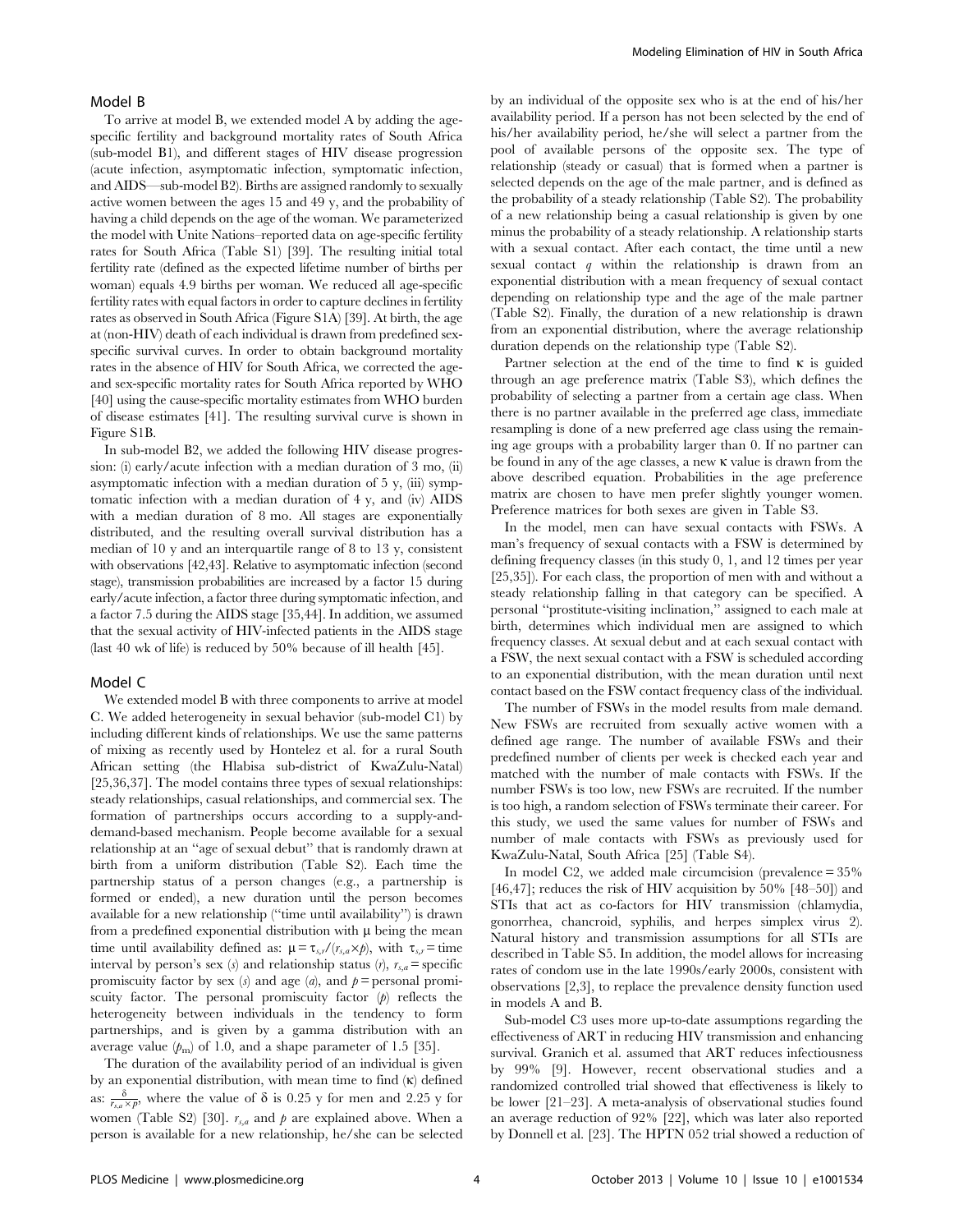96% [4]; however, the participants in the trial were completely adherent to treatment, which is unlikely in large-scale interventions. A Cochrane review including all observational studies and the HPTN 052 trial reported a reduction in transmission as a result of ART of about 86% [21]. Here, we assume a 90% efficacy in reducing transmission, implicitly allowing for imperfect adherence. In addition, Granich et al. assumed that ART increases survival of HIV-infected patients by a factor of two relative to their remaining life expectancy without HIV treatment. We assume the survival benefit of ART to be twice as high as assumed by Granich et al. (i.e., a factor four increase), consistent with observations [51].

#### Model D

Model D resembles the full STDSIM model [25,35–38], consisting of all of the features in model C but with two important additions: CD4 cell count decline during disease progression and the ART rollout in South Africa for the period 2004–2011. Based on data from Orange Farm, South Africa, we assumed that the initial (HIV-negative) CD4 cell count in the population follows a lognormal distribution with median 7.02 (equivalent to 1,116 cells/ $\mu$ l) [52]. CD4 cell counts decline by 25% during acute infection, and decline linearly over the other stages until the CD4 cell count reaches 0.5% of its initial value, after which an individual dies of AIDS [9,25,52]. Therefore, based on average HIV-negative CD4 cell counts and duration of HIV infection, an individual will, on average, reach a CD4 cell count of  $\leq$ 350 cells/ ml about 6 y following infection, and at that point will have a remaining life expectancy of about 4 y.

In the model, ART coverage is the result of two components: (i) an individual's demand for ART as a function of HIV disease stage, and (ii) the capacity of the health system to meet this demand. ART coverage in our model is the ART demand met by the capacity of the health system. We assumed the ART demand function to be the same as previously estimated for the Hlabisa sub-district of KwaZulu-Natal, South Africa [25], in which about 30% of all infected individuals first seek care for HIV well after their CD4 cell count has dropped below 200 cells/ $\mu$ l. We fitted the model predictions to observed ART coverage levels over the period July 2004–July 2010 by performing a grid search on three parameters: start year of ART scale-up, rate of ART scale-up, and ART scale-up function (three options: linear, square-root, or quadratic). We optimized predicted ART coverage by calculating the mean squared error of predicted ART coverage in the model compared to coverage data reported by WHO [53]. We assumed that eligibility criteria changed from ART at CD4 count  $\leq 200$ cells/ $\mu$ l to ART at CD4 count  $\leq$ 350 cells/ $\mu$ l in August 2011, and that ART scale-up continued according to the estimated scale-up pattern for the years 2012–2050 in the baseline.

#### Model Fitting and Parameter Uncertainty

We fitted all models to replicate the observed HIV prevalence in South Africa as reported by the Joint United Nations Programme on HIV/AIDS (UNAIDS) [1]. For each model, we used the parameters of three aspects that link directly to three different characteristics of the HIV epidemic in South Africa: (i) the start of the epidemic, (ii) the growth of the epidemic over the 1990s, and (iii) leveling off of the epidemic in the early 2000s. We obtained the best fit by minimizing the squared errors of predicted and reported HIV prevalence over the period 1990–2010.

We used the following parameters to fit the models/sub-models A, B1, B2, B, and C3: (i) year of HIV introduction, (ii) transmission probabilities in men with asymptomatic HIV; (iii) the x parameter in the prevalence density function. We fitted sub-model C1 in 2 parts: (i) the initial growth of the epidemic in the 1990s, and (ii) the

leveling off of the epidemic in the 2000s. For step 1, we fitted three parameters: year of HIV introduction, HIV transmission probabilities in individuals with asymptomatic HIV, and relative partner change rates (multiplying all values of sex- and age-specific promiscuity—see above—by a certain factor). For step 2, we assumed changes in the observed leveling off of the HIV epidemic to be the result of behavior change—defined as changes in relative partner change rates—and used three parameters: year of start of behavior change, rate of change in behavior change, and end year of behavior. The sexual behavior pattern resulting from the best fit by sex and age for the year 1990 (start of the epidemic) is given in Figure S2, and for the year 2003 (after above described reduction in risk behavior) in Figure S3. We used the following parameters to fit sub-model C2 to observed HIV prevalence levels: (i) year of introduction of HIV, (ii) transmission probabilities in individuals with asymptomatic HIV, and (iii) scale-up of condom use over time. We assume a stepwise linear increase of condom use over time, and estimate the start year, slope, and end year of the scaleup that results in the best-fitting HIV prevalence. For models C and D, we fixed the HIV transmission probability in individuals with asymptomatic HIV at 0.001 for men and 0.0005 for women [12]. In order to start the epidemic, we introduced HIV in six FSWs. We used the following parameters to fit the model: (i) year of HIV introduction, (ii) relative partner change rates, and (iii) start year, rate, and end year of condom use scale-up in casual relations and commercial sex. The best fit for model D resulted in a 30% condom use rate in casual relationships, which is comparable to data [54].

We calculated a range around the baseline estimates reflecting the uncertainty in the parameters that were used to fit all nine models. We developed uniform distributions with intervals wide enough to capture all possible parameter values that could produce a good fit (defined as a predicted HIV prevalence within the uncertainty interval provided by UNAIDS for the period 1995 to 2010 [1]), and randomly drew values from these distributions to serve as model input. We ran the model with these parameter values, and accepted parameter value combinations only when they produced a good fit. For all parameter value combinations for which this was the case, we recalculated all the outcomes of the study.

For model D (the most comprehensive model in our analysis) we repeated this procedure until we arrived at 120 alternative parameter values that were accepted based on the above mentioned criterion, and calculated all main outcomes of this study with these alternative parameter settings. We developed ranges reflecting parameter uncertainty by discarding the three highest and lowest values for each outcome. For all other models and sub-models, we repeated the procedure until we arrived at 40 alternative parameter values that were accepted, and discarded only the single highest and lowest outcome values in order to crudely arrive at the interval. We incorporated the intervals resulting from this parameter uncertainty analysis as bars and ranges in graphs and tables. A visual representation of all parameter combinations that were used to calculate uncertainty ranges, including the combinations that produced the highest and lowest values that were later discarded, is given in Figure S4.

# Scenarios and Outcomes

For all nine models we predicted the impact of a hypothetical UTT intervention with annual screening of individuals aged 15+ y and immediate ART for those who are infected with HIV, as modeled by Granich et al., i.e., the intervention is scaled up linearly to 90% coverage in seven years' time (2012–2019), and there is a dropout rate of 8.5% in the first year of treatment and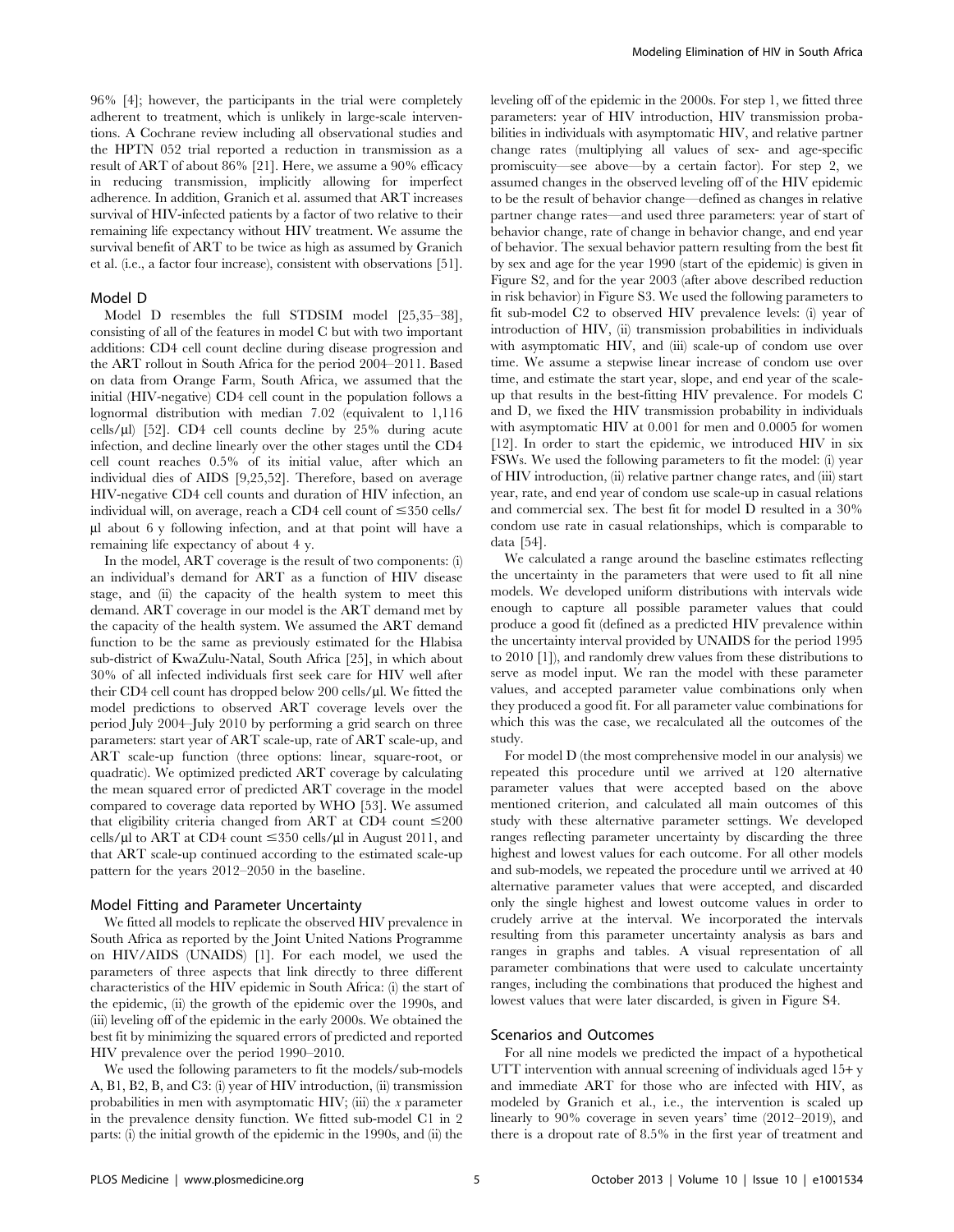| <b>Table 2.</b> Cost input values used in this study. |                                           |                              |                         |  |  |  |
|-------------------------------------------------------|-------------------------------------------|------------------------------|-------------------------|--|--|--|
| CD4+ Count (in Cells/Microliter)<br>at ART Initiation | Per Patient Annual ART Costs (US Dollars) |                              |                         |  |  |  |
|                                                       | <b>First Year</b>                         | <b>Second and Third Year</b> | <b>Subsequent Years</b> |  |  |  |
| $0 - 100$                                             | 3.664                                     | 1,435                        | 1.095                   |  |  |  |
| $101 - 200$                                           | 3.060                                     | 1.284                        | 1.095                   |  |  |  |

201–350 2,304 1,095 1,095  $>$ 350  $>$  1,095  $>$  1,095  $>$  1,095  $>$  1,095  $>$  1,095  $>$  1,095  $>$  1,095  $>$  1,095  $>$  1,095

Costs are stratified by CD4+ count at ART initiation, and include costs of diagnostic testing, ART provision, treatment of opportunistic infections, outpatient visits, and inpatient days.

doi:10.1371/journal.pmed.1001534.t002

1.5% in subsequent years [9]. We assume no further scale-up of other prevention interventions (e.g., condom use, circumcision) after 2012 in all models. Following Granich et al. we defined the ''elimination phase'' of HIV to start when HIV incidence drops below 1 new infection per 1,000 person-years [9].

Furthermore, we calculated the cumulative number of life-years saved and cumulative net costs of UTT compared to continued scale-up of ART at CD4 count  $\leq$ 350 cells/ $\mu$ l in model D, the only model that incorporates enough detail to be able to adequately represent the current scale-up of ART at CD4 count  $\leq$ 350 cells/ ml in South Africa as the baseline of no UTT. We analyzed costs from the health care sector perspective, and assumed ART costs similar to those in Hontelez et al. [25]—where annual ART costs were stratified by CD4 cell count at initiation and thereafter dependent on the number of years on treatment (Table 2)—which were derived from ART programs in Cape Town, South Africa [55,56]. Costs include costs for ART provision, treatment of opportunistic infections, outpatient visits, and inpatient days. Costs were stratified by CD4 cell count at initiation since those initiating treatment at late stages (low CD4 cell count) are more likely to have opportunistic infections and other complications, thus requiring more additional care. This difference disappears after subsequent years of successful treatment. We assumed annual ART costs for those initiating ART at CD4 cell counts of  $>350$ cells/ $\mu$ l to be similar to the costs for those who initiated at 200–350  $cells/µ$  and were on treatment for more than 2 y. For the UTT scenario, in which treatment initiation is not guided by CD4 cell count, we lowered all cost input values in the first year of treatment by US\$104 to subtract the cost of a CD4 cell count test [25]. We discounted future costs and life-years saved by 3% annually [57].

Finally, we performed a sensitivity analysis on all the results from model D by varying parameters of HIV natural history, heterogeneity in HIV transmission, the state of the HIV epidemic in South Africa, more and less optimistic UTT intervention outcomes, and the assumptions on overall cost and scale effects. Details on the sensitivity analysis can be found in Text S1.

# Results

Figure 2 (left panels) shows the fit of all models to the HIV prevalence in South Africa as reported by UNAIDS [1], together with the projected impact of annual screening of individuals aged 15+ y and immediate ART for all HIV-infected patients at 90% coverage. All models replicate the HIV prevalence in South Africa in the period 1990–2010. However, as a result of the difference in underlying processes in the structurally different models, the corresponding HIV incidence levels are substantially different (Figure 2, right panels). For example, the predicted incidence in

2011 for model A was 2.0/100 person-years, while for model D this was only 1.0/100 person-years (right panels of Figure 2). Also, projections regarding the future course of the HIV epidemic in the absence of UTT differ substantially. Future incidence and prevalence in the absence of treatment reach a steady state in models A and B, as indicated by the dashed lines. In model C, the incidence and prevalence of HIV already decline in the no-intervention scenario because of the increase in condom use in the early 2000s. Such a decline is even more profound in model D, where current ART scale-up in South Africa is included.

All models are consistent in predicting that HIV will eventually be eliminated by UTT. However, the timing of elimination significantly differs between the models (Figure 2; Table 3). In model A, the HIV epidemic is driven into an elimination phase after 7 y (range: 6; 9), while in models B, C, and D the elimination phase is reached only after 39 (range: 30; 49), 21 (range: 19; 30), and 17 (range: 15; 23) y, respectively. For model D, the HIV incidence is even projected to reach the elimination phase in 2041 (range: 2037; 2047) without the full UTT intervention, because of the impact of the current scale-up of ART at CD4 cell counts of  $\leq$ 350 cells/µl.

The sub-models B2, C1, and C3 do not predict elimination of HIV by 2050 (Table 3; Figure S5). The combination of a high background mortality and heterogeneity in HIV transmission (model B2) results in a disproportionate contribution of acute infection to the overall epidemic (as many HIV-infected patients die because of other causes), thereby limiting the potential impact of UTT. Heterogeneity in sexual behavior also prolongs the predicted time to elimination (sub-model C1), as it accounts for high-risk individuals who continue to spread HIV even in the presence of ART. Finally, it is obvious that more up-to-date assumptions on ART effectiveness result in a lower predicted impact of UTT (sub-model C3), as the reduction in infectiousness is lower (90% versus 99.4%) and survival is higher (twice as high compared to Granich et al. [9]). On the other hand, explicitly modeling background prevention interventions and STI co-factors (sub-model C2) instead of using a simple prevalence density function shortens the time until elimination, as the interventions scaled up before 2012 affect the dynamics of the epidemic in the long run, reducing incidence even without UTT or further scaleup of other interventions (dashed line for model C in Figure 2).

There are substantial differences in the impact of UTT compared to the no-UTT baseline in the different models, which has important consequences for the effectiveness of the intervention. By 2050, a cumulative total of 1,800 new infections per 100,000 person-years (range: 1,600; 2,500) would be averted in model A, while this value is only 100 (range: 83; 150) in model D (Figure 3A). Consequently, the predicted efficiency of ART in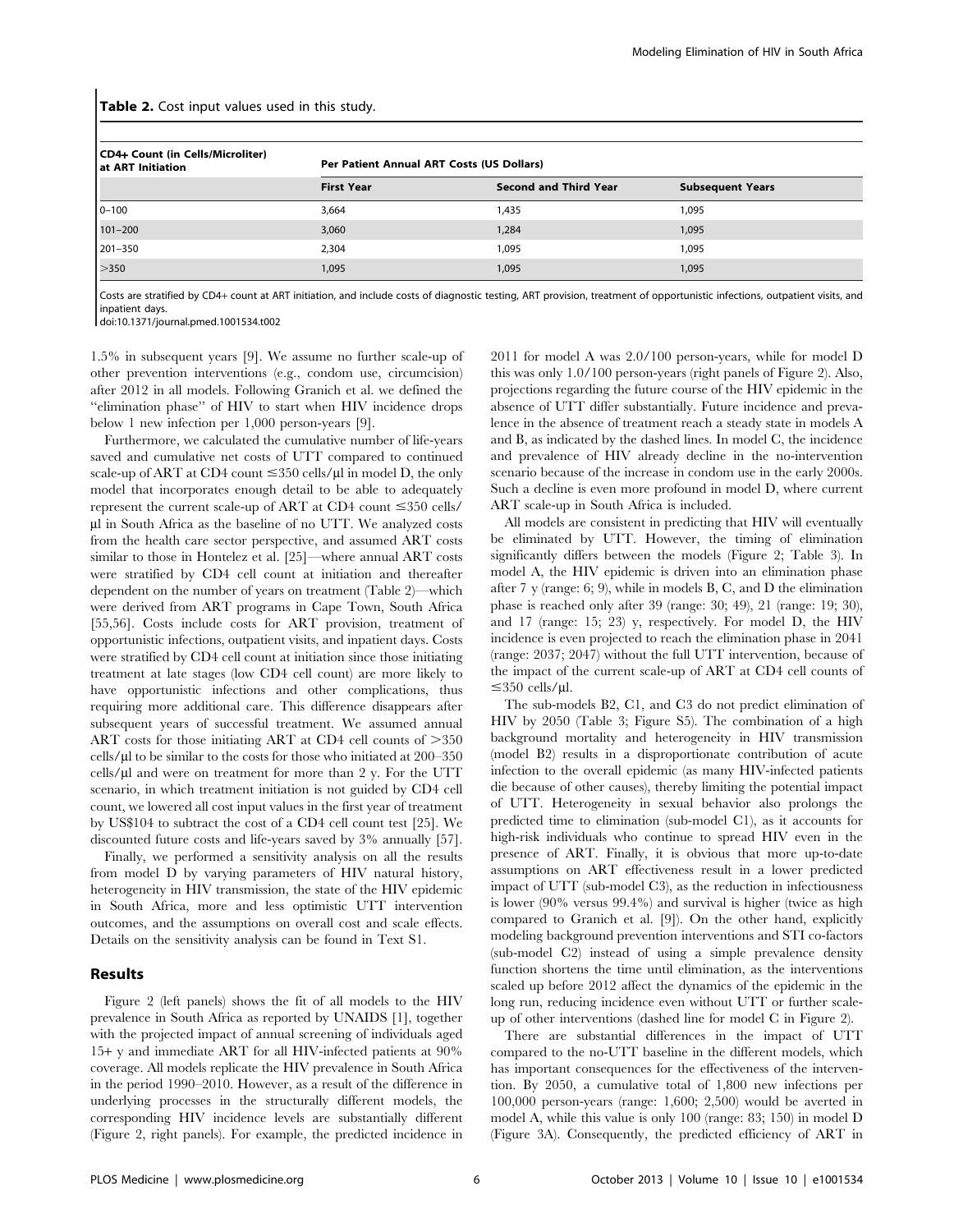

Figure 2. Predicted impact of universal testing and immediate ART for all HIV-infected patients (UTT) on HIV prevalence and incidence in adults (aged 15+ y) for four main models of the South African HIV epidemic over the period 1990-2050. Left panels: HIV prevalence; right panels: HIV incidence. All models are structurally different. Solid lines represent the impact of the UTT intervention; the dashed lines represent the no-UTT counterfactual. Colored lines are the average result of 1,000 simulations, and the gray areas represent the probability intervals illustrating 95% of the stochastic variation around the baseline estimate. UTT is implemented as annual screening of the adult population (aged 15+ y), and immediate ART for all HIV-infected patients. The intervention is scaled up linearly, starting in 2012 and reaching 90% coverage in 2019 (similar to Granich et al. [9]). The vertical dotted lines give the timing of the start of the intervention. The horizontal dotted lines in the right panels indicate the elimination phase, defined as incidence below 1/1,000 person-years. Structures and components of the different models are explained in Figure 1. doi:10.1371/journal.pmed.1001534.g002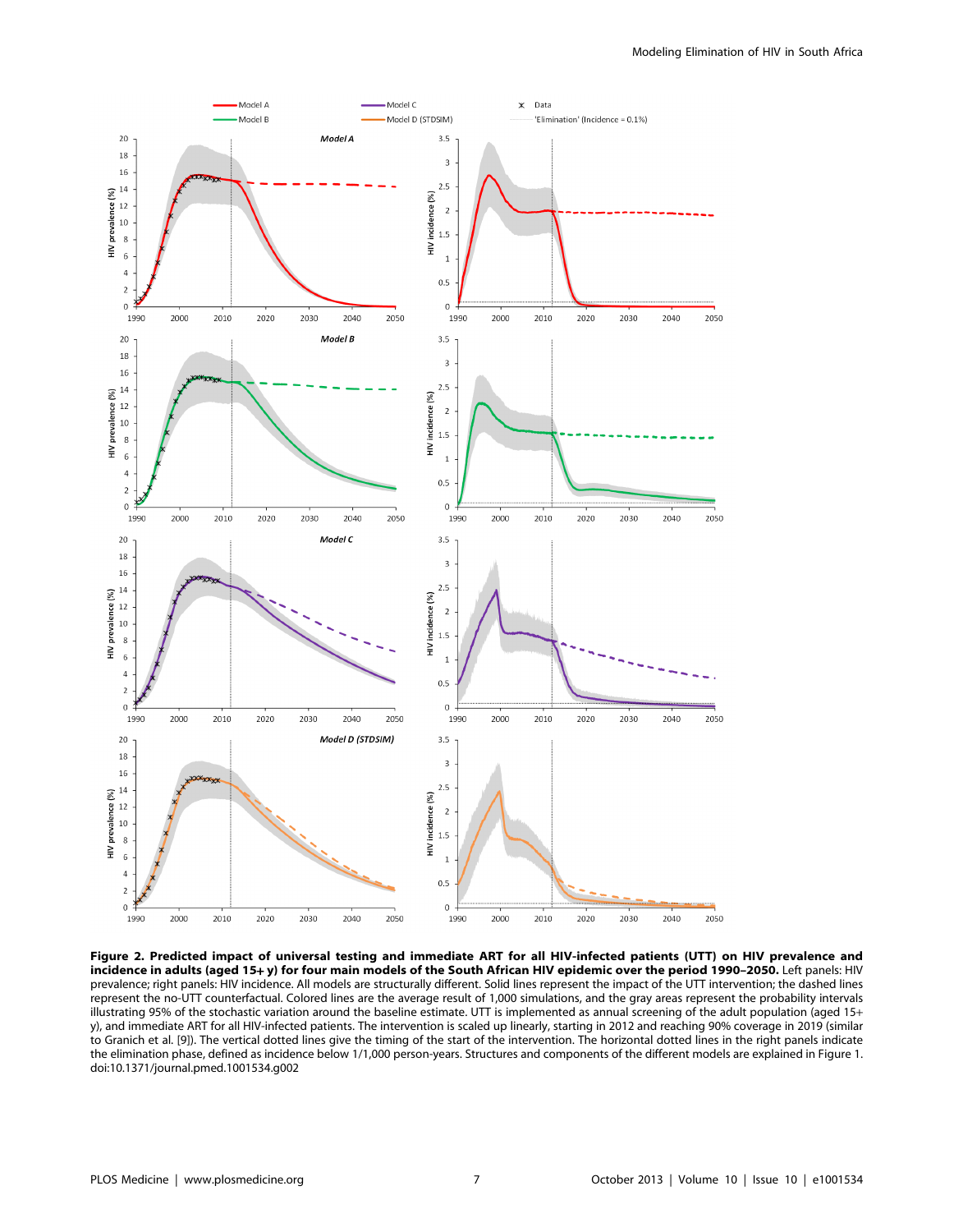Table 3. Year of HIV elimination (incidence <1/1,000 person-years) under universal testing and immediate ART for all HIV-infected patients (UTT) and number of life-years saved through UTT compared to the baseline of no UTT.

| l Model                                                          | Sub-Model                                                                 | Year of Elimination <sup>a</sup> (Range) | Life-Years Saved per ART<br>Treatment Year in 2050 (Range) |
|------------------------------------------------------------------|---------------------------------------------------------------------------|------------------------------------------|------------------------------------------------------------|
| l Model A                                                        |                                                                           | 2019 (2018; 2021)                        | 5.7(4.7; 7.2)                                              |
|                                                                  | + Age structure (B1)                                                      | 2019 (2018; 2020)                        | 3.8(3.1; 4.3)                                              |
|                                                                  | + Heterogeneity in HIV transmission<br>by disease stage <sup>b</sup> (B2) | 2053 (2048; $>$ 2060)                    | $2.6$ (2.1; 3.3)                                           |
| Model B (B1 and B2 combined)                                     |                                                                           | 2053 (2042; $>$ 2060)                    | $3.0$ (2.6; 3.5)                                           |
|                                                                  | + Sexual network (C1)                                                     | $>$ 2060 (2058; $>$ 2060)                | $2.6$ (1.8; 2.9)                                           |
|                                                                  | + Background prevention<br>interventions (C2)                             | 2042 (2037; 2050)                        | 2.8(2.1; 3.2)                                              |
|                                                                  | + Up-to-date ART assumptions (C3)                                         | $>$ 2060 (2054; $>$ 2060)                | 2.9(2.5; 3.1)                                              |
| Model C (C1, C2, and C3<br>combined)                             |                                                                           | 2032 (2030; 2041)                        | 1.8(1.1; 2.0)                                              |
| Model D (STDSIM)                                                 |                                                                           | 2029 (2027; 2034)                        | 1.7(1.2; 2.6)                                              |
| Model D baseline (ART at CD4<br>count $\leq$ 350 cells/ $\mu$ l) |                                                                           | 2041 (2037; 2047)                        | N/A                                                        |

UTT is scaled up linearly, starting in 2012 and reaching 90% coverage in 2019. Ranges reflect the variation in outcome due to the uncertainty in the parameter values that were quantified based on fitting the model to the data.

alncidence below 1/1,000 person-years.

bWe assumed four different stages: acute, asymptomatic, symptomatic, and AIDS.

N/A, not applicable.

doi:10.1371/journal.pmed.1001534.t003

saving lives also differs substantially between models (Figure 3B). Model A predicts about 5.7 cumulative life-years saved per treatment year by 2050 (range: 4.7; 7.2), while in model D this value is only 1.7 (range: 1.2; 2.6), almost four times lower.

Model D shows that cumulative net costs peak at US\$3.8 billion (range: 3.1 billion; 4.7 billion) at around 2020, and decline thereafter as the impact of UTT on HIV incidence is translated into a lower number of patients on treatment (Figure 4A). Cumulative net costs reach about US\$1.8 billion in 2050 (range: 0.25 billion; 3.5 billion). The effects of UTT will become apparent only around the year 2020, when the prevented infections translate into life-years saved (Figure 4B), and life-years saved increase linearly to 10.4 million by 2050 (range: 5.6 million; 16.1 million). The resulting incremental cost-effectiveness ratio is US\$170/lifeyear saved (range: 19; 406) (Table 4). All results are robust to alternative assumptions and parameterizations (see sensitivity analysis in Text S1 and Tables S6, S7, S8).

# **Discussion**

Our study confirms previous reports that an intervention of universal voluntary counseling and testing for individuals aged 15+ y and immediate ART for all HIV-infected individuals (UTT) at 90% coverage will eventually result in the elimination of HIV, even in a highly endemic setting such as South Africa and with realistic assumptions about the efficacy of ART in reducing HIV transmission and enhancing survival. However, the predicted timing of the elimination of HIV (defined as an incidence of below one new infection per 1,000 person-years) differs substantially for the different models in our study, and HIV elimination is likely to take three times longer than the mere 7 y predicted by Granich et al. [9]. In addition, the relative impact of the UTT intervention compared to the baseline differs substantially. Whereas 1,800 infections are averted per 100,000 person-years (range: 1,600; 2,500) in the simplest model, this value is only 100 (range: 83; 150) in the most comprehensive model. In fact, the latter model shows

that the current scale-up of ART for patients with CD4 cell counts of  $\leq$ 350 cells/ $\mu$ l already leads to elimination of HIV without the additional UTT intervention. However, the considerable number of life-years saved makes UTT at 90% coverage still a highly costeffective intervention, with an incremental cost-effectiveness ratio of US\$170/life-year saved (range: 19; 406).

Our sub-model analysis shows that choices in model structure and assumptions have an important impact on the predicted impact of UTT. It makes sense that more up-to-date assumptions on the overall efficacy of ART in reducing infectiousness (90% versus 99.4%) lead to delayed HIV elimination. Also, incorporating high infectiousness during the acute stage results in a less profound impact of UTT, since relatively many transmission events will then occur during this short period of high infectiousness, which is difficult to target in UTT interventions [17,58]. Adding heterogeneity in sexual behavior and sexual networks to the model also increases the time until elimination—this is because the relative force of infection of HIV is high in certain high-risk groups (e.g., FSWs) and therefore the impact of UTT is less profound in these subgroups. Finally, explicitly modeling male circumcision, condom use, and STI co-factors, and using increases in condom use to quantify the HIV epidemic in South Africa [2,3], decreases the time until HIV elimination, since the counterfactual of no UTT already shows a substantial decline in incidence, despite the fact that these interventions are not further scaled up in the model after 2012. A model that relies on implicit modeling of these interventions to capture the steady state (e.g., through a prevalence density function, as was used by Granich et al. [9]) will therefore overestimate the impact of UTT. Finally, it appears vital to incorporate the current ART rollout in the counterfactual scenario. The availability of ART in South Africa and many other African countries is now a fact of life, and the rollout that generally started in 2003–2004 is already affecting the epidemics through increased survival and decreased transmission [2].

Given that the stepwise inclusion of model components appeared to change the predicted impact of a UTT intervention,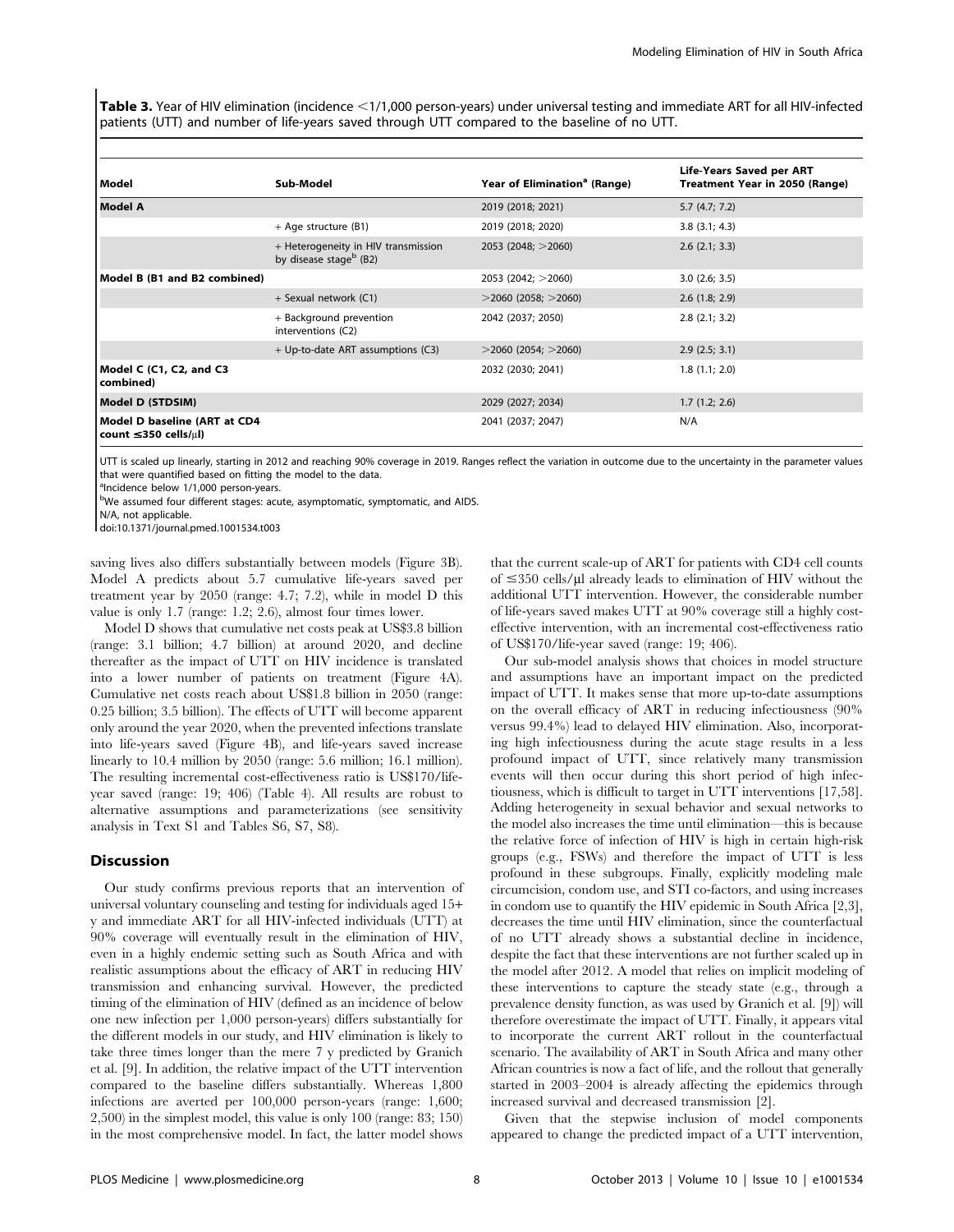

Figure 3. Number of infections averted per 100,000 personyears and cumulative number of life-years saved per ART treatment year for universal testing and immediate ART for all HIV-infected patients (UTT) in South Africa over the period 2010–2050. The intervention consists of annual screening of the adult population (aged 15+ y), and immediate ART for all HIV-infected patients. Intervention is scaled up linearly starting in 2012 and reaching 90% coverage in 2019. (A) Difference between cumulative numbers of new infections per 100,000 person-years in the UTT intervention scenario versus the baseline (for models A, B, and C, the baseline is no ART; for model D, the baseline is ART at CD4 count  $\leq$ 350 cells/ $\mu$ l). (B) Cumulative number of life-years saved per person-year on ART treatment in the UTT intervention compared to the baseline (for models A, B, and C, the baseline is no ART; for model D, the baseline is ART at CD4 count  $\leq$ 350 cells/ul). Error bars reflect ranges due to the uncertainty in the parameter values that were quantified based on fitting the model to the data.

doi:10.1371/journal.pmed.1001534.g003

the model that incorporates all these components (model D) gives the most accurate prediction of the impact. In addition, although all models were able to accurately replicate the UNAIDS-reported HIV prevalence in South Africa, model D was the only model that was also able to capture the observed decline in incidence over the past decade [2,3]. In model D, incidence in the population aged 15–49 y declined from 1.9/100 person-years in 2002 to 1.3/100 person-years in 2008, which is nearly the same as the observed reduction from 2.0/100 person-years in 2002–2005 to 1.3/100 person-years in 2005–2008, as reported by Rehle et al. [3]. Incidence rates in the other models remained constant over the same period (models A to C). In addition, model D was able to replicate data on demographic structure, age-specific HIV prevalence, sexual behavior, STI prevalence, and ART coverage in South Africa (Figure S7; Text S2). Finally, previous studies with STDSIM have shown that the model is capable of reproducing HIV prevalence (overall and age- and sex-specific), incidence, and mortality data from a population-based HIV and demographic surveillance site in KwaZulu-Natal, South Africa [25,36,37,59,60]. The simulated impact of ART in this highly endemic area of South Africa [25] was very similar to what was recently observed



Figure 4. Cumulative net costs and cumulative number of lifeyears saved of universal testing and immediate ART for all HIVinfected patients (UTT) compared to the current rollout in South Africa of ART at CD4 count  $\leq$ 350 cells/ $\mu$ l, as predicted with model D. (A) Cumulative net costs; (B) cumulative number of lifeyears saved. Grey lines represent 100 individual model runs illustrating stochastic variation; black lines are averages over 1,000 model runs. Error bars reflect ranges due to uncertainty in the parameter values that were quantified based on fitting the model to data. Costs and life-years saved were discounted at an annual rate of 3%. doi:10.1371/journal.pmed.1001534.g004

by Tanser et al. [5], providing reassurance that our model predictions are accurate.

To our knowledge, this is the first study that shows that the current rollout of ART for all HIV-infected patients with CD4 cell counts of  $\leq$ 350 cells/ $\mu$ l will eventually eliminate HIV. This raises questions about the value for money of the additional investments required to implement UTT. Although we show that the UTT intervention proposed by Granich et al. [9] is highly cost-effective, the required number of health workers and financial resources for such a strategy far exceeds the current availability in South Africa [61]. Also, the assumed rates of HIV testing, ART uptake, retention in care, and treatment adherence are rather optimistic [62,63]. Adherence and retention are likely to decrease when treatment is initiated at higher CD4 cell counts [64], while the number of patients lost to follow-up increases when treatment programs are scaled up [65]. Both these issues are especially important in UTT strategies, where patient numbers increase substantially, and many patients initiate ART at high CD4 cell counts. In addition, maintaining screening coverage levels at 90% for 40+ y seems not very plausible. It is likely that test refusal will be substantially higher than the 10% assumed in our analyses [66], increase over time [67], and be more common among people with HIV [67], resulting in a lower and declining screening coverage over time. Still, our sensitivity analysis shows that UTT would remain a cost-effective strategy, even with coverage rates of only 60%. A recent study on the cost-effectiveness of ART provision in South Africa showed that cost savings will be achieved after just 5 y of UTT at 90% coverage [68], while our modeling indicates that there will be no net savings from this UTT intervention in South Africa. The underlying compartmental transmission model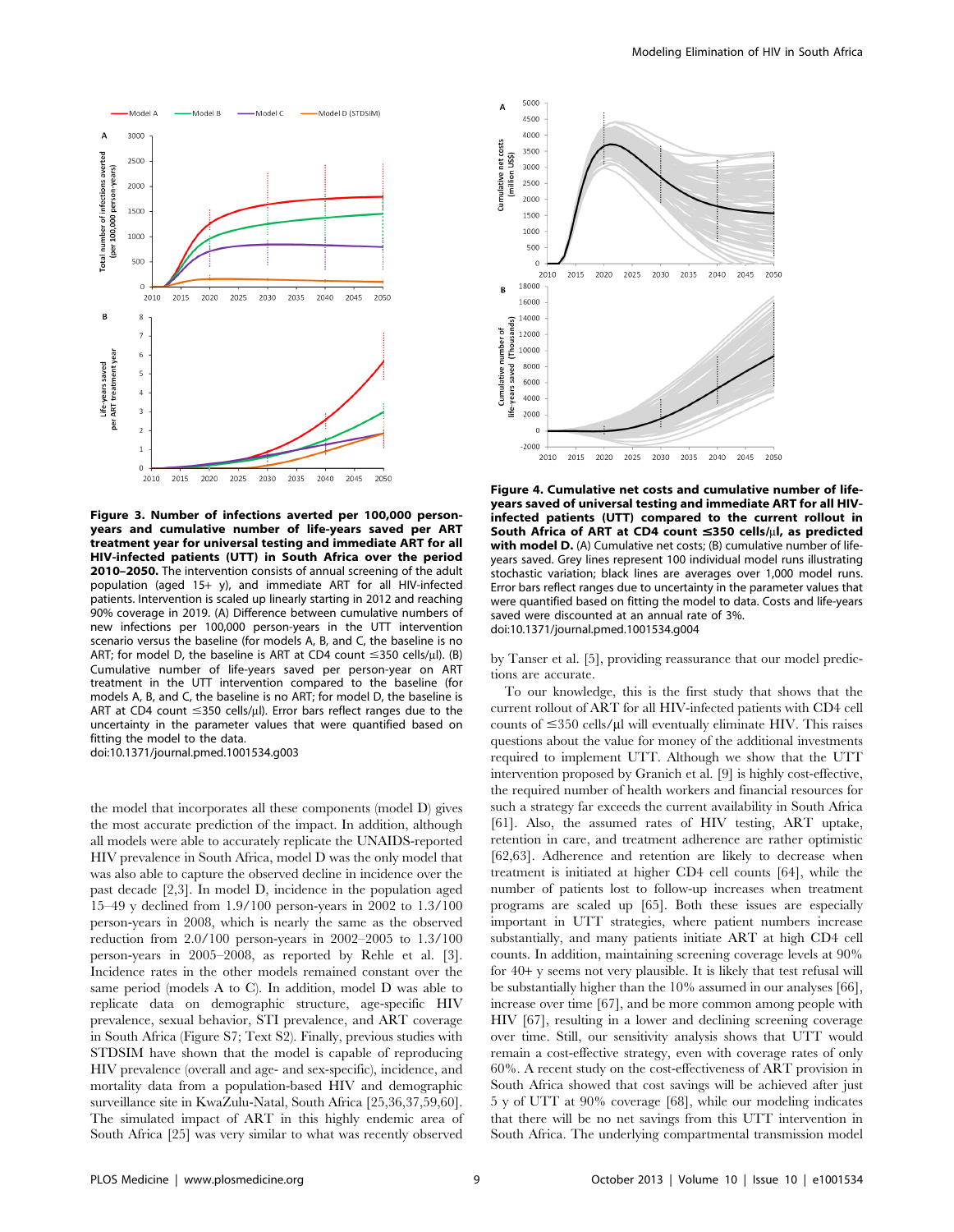Table 4. Effects, cost, and cost-effectiveness of universal test and treat versus continued scale-up of ART at CD4 count  $\leq$ 350 cells/ ul in South Africa over the period 2012–2050 (Model D).

| <b>Strategy</b>                               | <b>Cumulative Life-Years</b><br>(Millions) (Range) | $\Delta$ Life-Years (Millions)<br>(Range) | <b>Cumulative Costs</b><br>(Millions of US Dollars)<br>(Range) | $\Delta$ Cost (Millions of<br>US Dollars) (Range) | <b>Incremental Cost-</b><br><b>Effectiveness Ratio (US</b><br>Dollars/Life-Year Saved)<br>(Range) |
|-----------------------------------------------|----------------------------------------------------|-------------------------------------------|----------------------------------------------------------------|---------------------------------------------------|---------------------------------------------------------------------------------------------------|
| ART at CD4 count<br>$\leq$ 350 cells/ $\mu$ l | 1,290 (1,200; 1,360)                               |                                           | 76,900 (67,700; 90,100)                                        |                                                   |                                                                                                   |
| UΠ                                            | 1,300 (1,210; 1,380)                               | $10.4$ (5.6; 16.1)                        | 78,600 (69,100; 93,200)                                        | 1,780 (250; 3,470)                                | 170 (19; 406)                                                                                     |
|                                               |                                                    |                                           |                                                                |                                                   |                                                                                                   |

Costs and effects are discounted at an annual rate of 3%. Life-years concern the total life-years lived in South Africa of the entire population. Of these total life-years, 7% are life-years lived with HIV. Ranges reflect the variation in outcome due to the uncertainty in the parameter values that were quantified based on fitting the model to the data.

doi:10.1371/journal.pmed.1001534.t004

in that study [68] is essentially the same as that previously used by Granich et al. [9,68], and thus resembles our model A. We show that these types of models, which ignore sexual networks and background prevention interventions underlying the current South African epidemic, predict a far more optimistic impact of UTT compared to the baseline. Cost-effectiveness and economic impact studies based on such models should therefore be interpreted with caution. More research with comprehensive models of the impact of more modest UTT interventions is necessary in order to determine whether universal treatment for HIV really is a costeffective intervention.

Our study has a number of limitations. We defined elimination as incidence below 1/1,000 person-years. However, real elimination is achieved when both incidence and prevalence reach 0%. Microsimulation allows for such an analysis, and we found that in a model population of about 35,000 people, by 2080, 99% of all model runs predict that HIV prevalence reaches 0% in model A (Figure S5). In model D this point is reached only in year 2116 for the UTT scenario, and in year 2164 for continued scale-up of ART at CD4 count  $\leq$ 350 cells/ $\mu$ l (Figure S5). In addition, we did not model the development and transmission of drug-resistant strains. Both acquired resistance (development of resistance within an individual on treatment) and transmitted resistance (spread of drug-resistant strains) will have an impact on the effectiveness of treatment programs, and will consequently result in a less profound effect of the current ART scale-up or UTT in South Africa. It is currently unclear, however, to what extent the fears of rapidly spreading drug resistance expressed at the start of the ART scale-up were justified [69]. The prevalence of drug resistance remains low in South Africa after nearly 10 y of scaling up ART [70,71]. In addition, adherence to treatment is as high as in many high-income countries [72], and survival of patients on treatment in sub-Saharan Africa approaches general life expectancy [73], suggesting that resistance may not become a major problem in South Africa in the near future.

Elimination of HIV in South Africa will have huge implications for public health and socioeconomic development in the country. The current ART rollout is already resulting in a substantial increase in the life expectancy of the general population [74] and in the employment rates of HIV-infected people [75]. Finally, elimination of HIV will also substantially reduce the tuberculosis burden in South Africa, given the close link between the two epidemics [76].

In conclusion, our results from a series of structurally different models support the main message from previous studies that HIV in South Africa can be eliminated through a strategy of annual screening of individuals aged 15+ y and immediate ART for all HIV-infected patients at 90% coverage, but elimination will occur substantially later than previously predicted. Importantly, the most comprehensive model suggests that HIV incidence in South Africa can reach the elimination phase even if the current treatment scale-up of ART at CD4 count  $\leq$ 350 cells/ $\mu$ l continues without the addition of a UTT intervention. Results from upcoming community randomized trials of treatment as prevention will need to be evaluated with models that allow for sufficient detail in assumptions in order to adequately project the population-level impact and overall cost-effectiveness of the UTT intervention.

# Supporting Information

Figure S1 Demographic input parameters. (A) Total fertility rates (lifetime number of births/woman) over time. Data obtained from the UN World Fertility Data 2008 database [39]. (B) Background mortality (mortality in the absence of AIDS) obtained from WHO [40]. All cause mortality rates were corrected using WHO burden of disease estimates of HIV mortality rates in South Africa [41] in order to obtain estimates of non-AIDS-related mortality rates in South Africa.

(TIF)

Figure S2 Distribution of number of partners (steady and casual) in the last 12 mo by age and sex. Results follow from parameter settings described in Tables S2–S4. (TIF)

Figure S3 Distribution of number of partners in the last 12 mo (steady and casual) by age and sex in 2003 (after change in overall partner change rates). Results follow from parameter settings described in Tables S2–S4 and above described adjustment in overall partner change rates. (TIF)

Figure S4 Parameter combinations used to create uncertainty ranges around the baseline estimates for models A to D. Because of underlying structural differences, different parameters were used to fit the models to UNAIDSreported HIV prevalence data. Our approach to developing parameter combinations and uncertainty ranges is described in the Methods (''Model Fitting and Parameter Uncertainty''). Light-blue dots and lines indicate parameter combinations that produced the highest and lowest estimates of impact; these estimates were omitted to create 95% uncertainty ranges. For models A and B, we used the HIV introduction year and HIV transmission probabilities (left panels) and the x parameter in the prevalence density function  $p(t_1) = p(t_0) \times e^{-xP}$ , where  $p = HIV$  transmission probability and  $P = HIV$  prevalence (right panels), to fit the model. For models C and D, we used the relative partner change rates and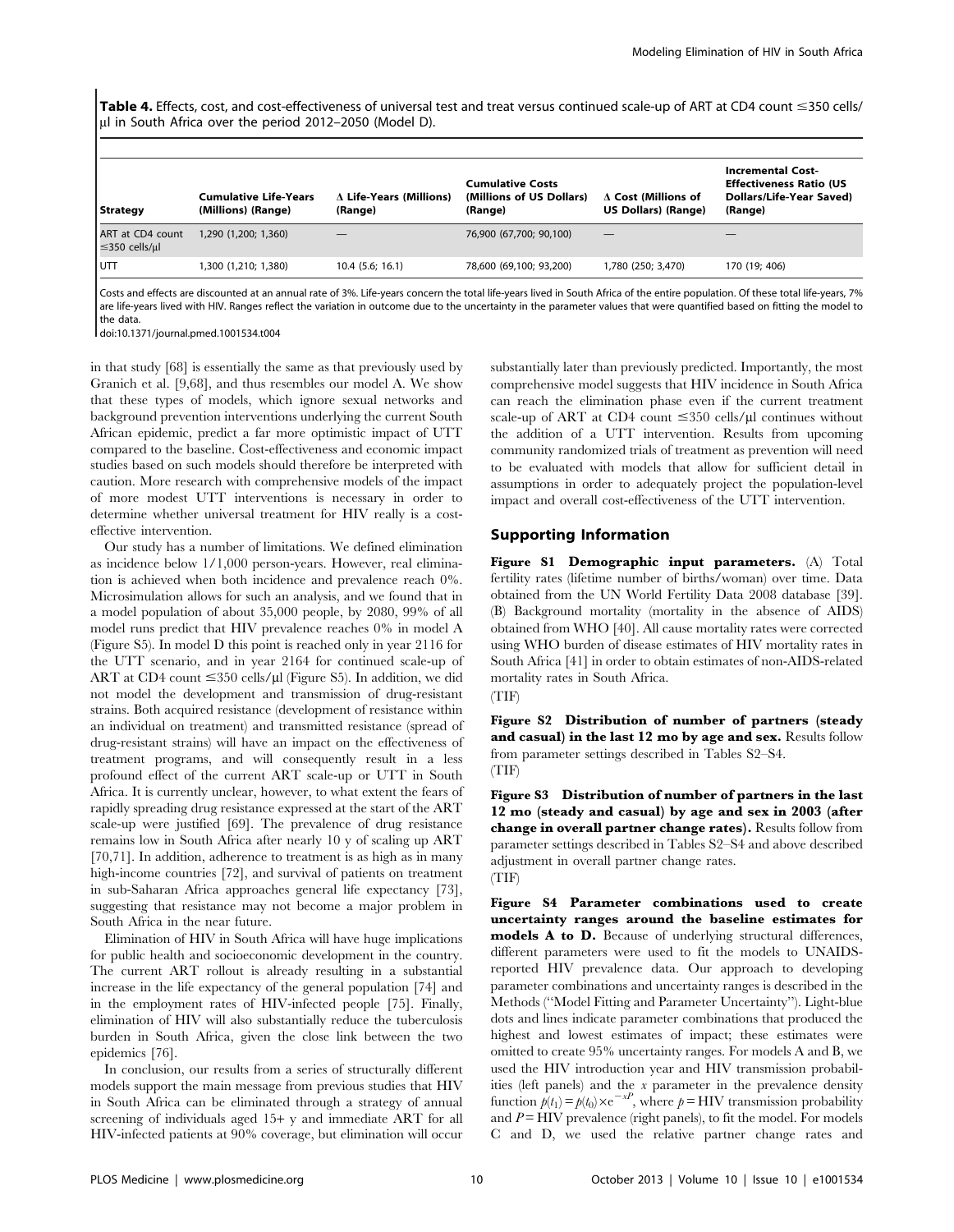introduction year of HIV (left panels) and the increase in condom use rates (right panels). (TIF)

Figure S5 Cumulative distribution of year of achieving 0% incidence and prevalence of individual model runs for all main models. Results are based on 400 model runs. (TIF)

Figure S6 Predicted impact of universal testing and immediate ART for all HIV-infected patients (UTT) on HIV prevalence (left panels) and incidence (right panels) in adults (aged 15+ y) for five sub-models of the South African HIV epidemic over the period 1990–2050. Colored lines are the average result of 1,000 simulations, and the grey areas represent the probability intervals based on the stochastic variation between individual model runs. UTT is implemented as annual screening of the adult population, and immediate ART for all HIV-infected patients. The intervention is scaled up linearly, starting in 2012 and reaching 90% coverage in 2019 (similar to Granich et al. [9]). The vertical dotted lines give the timing of the start of the intervention. The horizontal dotted lines in the right panels indicate the elimination phase, defined as incidence below 1/1,000 person-years. The same figures for the four main models are given in Figure 2.

(TIF)

Figure S7 Model fit compared to data (model D). (A) Projected demographic structure of South Africa in 2011: model compared to UN data [77]. (B) Age-specific HIV prevalence (model compared to data [78]) in 2008. (C) Age-specific distribution in number of partners in the last 12 mo for men. (D) Age-specific distribution in number of partners in the last 12 mo for women. (E) Trend in prevalence of STIs in men: model compared to estimates from Johnson et al. [79]. (F) Trend in prevalence of STIs in women: model compared to estimates from Johnson et al. [79]. (G) Projected ART coverage in South Africa: model versus WHO data [53]. (H) Projected total number of people on ART in South Africa: model versus WHO data [53]. (I) Cumulative distribution of CD4 cell counts at first HIV test: model compared to data from KwaZulu-Natal, South Africa [25,80]. (J) Average remaining life expectancy at treatment initiation by CD4 cell count at treatment initiation: model compared to data [51]. (TIF)

Figure S8 Predicted HIV prevalence for all sensitivity analyses (except for alternative economic and UTT performance assumptions) compared to UNAIDS-reported HIV prevalence in South Africa [1]. Parameter assumptions are given in Tables S6 and S7. (TIF)

Table S1 Annual probability of a woman having a child, by age group. Distribution over age groups according to UN data [39]. (DOCX)

Table S2 Sexual behavior parameters. Justification for the age distribution in promiscuity, frequency of contact, and duration

# References

- 1. Joint United Nations Programme on HIV/AIDS (2012) Report on the global AIDS epidemic 2012. Geneva: Joint United Nations Programme on HIV/ AIDS.
- 2. Johnson LF, Hallett TB, Rehle TM, Dorrington RE (2012) The effect of changes in condom usage and antiretroviral treatment coverage on human immunodeficiency virus incidence in South Africa: a model-based analysis. J R Soc Interface 9: 1544–1554.

of partnerships can be found in Orroth et al. [35] and Korenromp et al. [30]. All age-specific promiscuity values (i.e., overall partner change rates) were adjusted with the same factor in order to represent the HIV epidemic observed in South Africa. (DOCX)

Table S3 Age preference matrix for men and women. Same as in previous STDSIM studies [25,30,35]. Justification for the values can be found in Korenromp et al. [30]. (DOCX)

Table S4 Parameter settings for commercial sex. Same as in previous STDSIM studies [25,35]. Justification can be found in Orroth et al. [35].

(DOCX)

Table S5 Parameter settings for natural history of simulated STIs. Same as previously used in other studies [25,35]. ''Lack of circumcision'' effect represents factor increase in susceptibility to the STI for men who are not circumcised, i.e., uncircumcised men are twice as likely to get infected during an unprotected sex act with an infected partner. Justification can be found in Orroth et al. [35]. (DOCX)

Table S6 Alternative assumptions on HIV natural history and transmission probabilities for sensitivity analyses. Infectiousness in the asymptomatic stage, condom use, and the year of HIV introduction are used to fit predicted HIV prevalence to the UNAIDS data [1]. (DOCX)

Table S7 Input parameters for sensitivity analysis on the course of the epidemic. (DOCX)

Table S8 Results of the sensitivity analysis. The year of elimination is defined as the first year HIV incidence drops below 1/1,000 person-years. UTT is universal testing of individuals aged 15+ y and immediate treatment for all HIV-infected patients, starting in 2012 and scaled up to 90% coverage in 2019. (DOCX)

Text S1 Sensitivity analysis. (DOCX)

Text S2 Model fit to data. (DOCX)

# Author Contributions

Conceived and designed the experiments: JACH SJdeV. Performed the experiments: JACH SJdeV. Analyzed the data: JACH SJdeV. Contributed reagents/materials/analysis tools: RBak RBal. Wrote the first draft of the manuscript: JACH SJdeV. Contributed to the writing of the manuscript: JACH MNL TB RBak RBal FT TBH MLN SJdeV. ICMJE criteria for authorship read and met: JACH MNL TB RBak RBal FT TBH MLN SJdeV. Agree with manuscript results and conclusions: JACH MNL TB RBak RBal FT TBH MLN SJdeV.

- 3. Rehle TM, Hallett TB, Shisana O, Pillay-van Wyk V, Zuma K, et al. (2010) A decline in new HIV infections in South Africa: estimating HIV incidence from three national HIV surveys in 2002, 2005 and 2008. PLoS ONE 5: e11094. doi:10.1371/journal.pone.0011094
- 4. Cohen MS, Chen YQ, McCauley M, Gamble T, Hosseinipour MC, et al. (2011) Prevention of HIV-1 infection with early antiretroviral therapy. N Engl J Med 365: 493–505.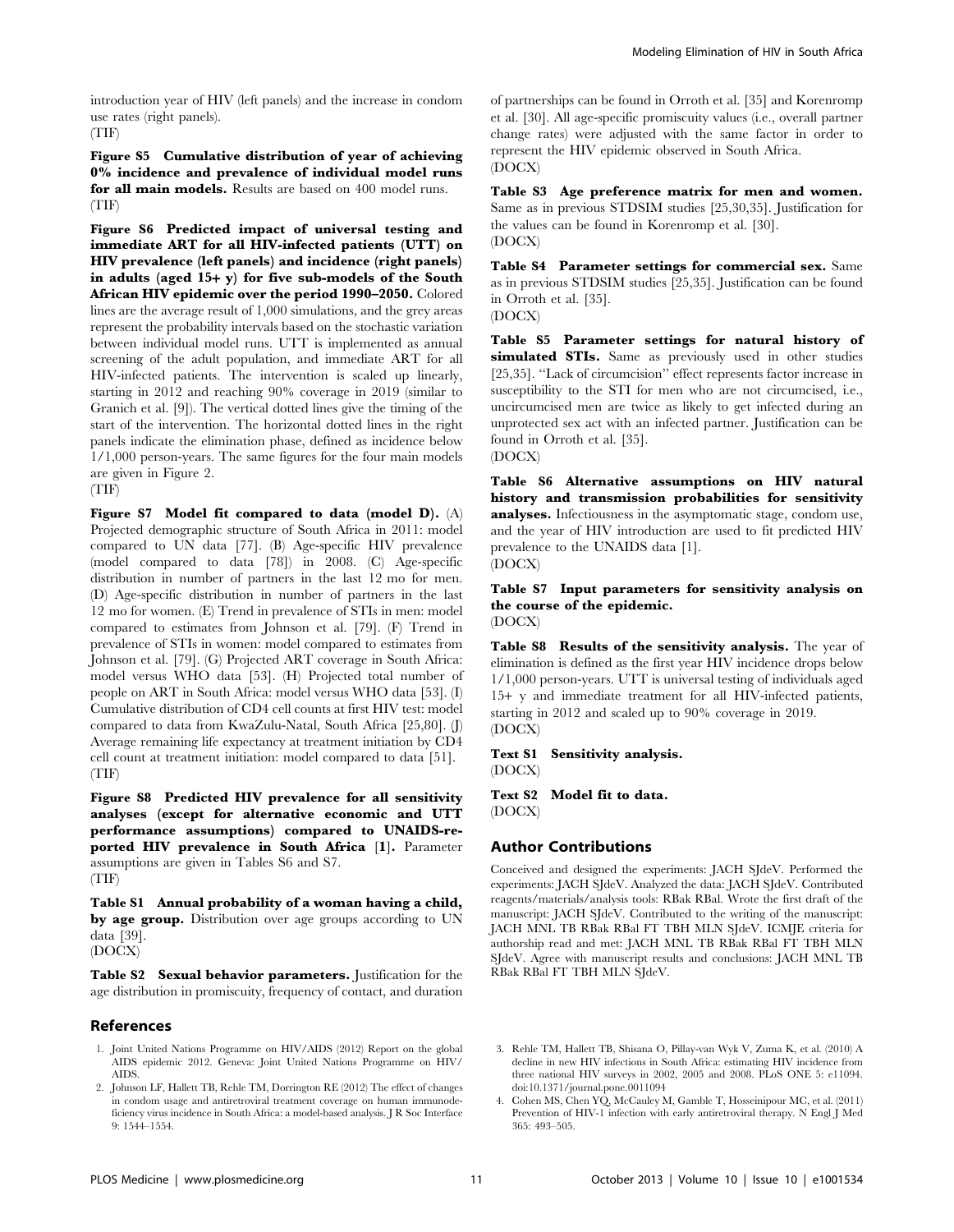- 5. Tanser F, Bärnighausen T, Grapsa E, Zaidi J, Newell ML (2013) High coverage of ART associated with decline in risk of HIV acquisition in rural KwaZulu-Natal, South Africa. Science 339: 966–971.
- 6. Dabis F, Newell ML, Hirschel B (2010) HIV drugs for treatment, and for prevention. Lancet 375: 2056–2057.
- 7. Baggaley RF, Ferguson NM, Garnett GP (2005) The epidemiological impact of antiretroviral use predicted by mathematical models: a review. Emerg Themes Epidemiol 2: 9.
- 8. Baggaley RF, Garnett GP, Ferguson NM (2006) Modelling the impact of antiretroviral use in resource-poor settings. PLoS Med 3: e124. doi:10.1371/ journal.pmed.0030124
- 9. Granich RM, Gilks CF, Dye C, De Cock KM, Williams BG (2009) Universal voluntary HIV testing with immediate antiretroviral therapy as a strategy for elimination of HIV transmission: a mathematical model. Lancet 373: 48– 57.
- 10. Montaner JS, Hogg R, Wood E, Kerr T, Tyndall M, et al. (2006) The case for expanding access to highly active antiretroviral therapy to curb the growth of the HIV epidemic. Lancet 368: 531–536.
- 11. Salomon JA, Hogan DR, Stover J, Stanecki KA, Walker N, et al. (2005) Integrating HIV prevention and treatment: from slogans to impact. PLoS Med 2: e16. doi:10.1371/journal.pmed.0020016
- 12. Stover J, Walker N, Garnett GP, Salomon JA, Stanecki KA, et al. (2002) Can we reverse the HIV/AIDS pandemic with an expanded response? Lancet 360: 73– 77.
- 13. Velasco-Hernandez JX, Gershengorn HB, Blower SM (2002) Could widespread use of combination antiretroviral therapy eradicate HIV epidemics? Lancet Infect Dis 2: 487–493.
- 14. Bendavid E, Brandeau ML, Wood R, Owens DK (2010) Comparative effectiveness of HIV testing and treatment in highly endemic regions. Arch Intern Med 170: 1347–1354.
- 15. Dodd PJ, Garnett GP, Hallett TB (2010) Examining the promise of HIV elimination by 'test and treat' in hyperendemic settings. AIDS 24: 729–735.
- 16. Kretzschmar ME, van der Loeff MF, Coutinho RA (2012) Elimination of HIV by test and treat: a phantom of wishful thinking? AIDS 26: 247–248.
- 17. Powers KA, Ghani AC, Miller WC, Hoffman IF, Pettifor AE, et al. (2011) The role of acute and early HIV infection in the spread of HIV and implications for transmission prevention strategies in Lilongwe, Malawi: a modelling study. Lancet 378: 256–268.
- 18. Wagner BG, Kahn JS, Blower S (2010) Should we try to eliminate HIV epidemics by using a 'test and treat' strategy? AIDS 24: 775–776.
- 19. Walensky RP, Paltiel AD, Losina E, Morris BL, Scott CA, et al. (2010) Test and treat DC: forecasting the impact of a comprehensive HIV strategy in Washington DC. Clin Infect Dis 51: 392–400.
- 20. Eaton JW, Johnson LF, Salomon JA, Bärnighausen T, Bendavid E, et al. (2012) HIV treatment as prevention: systematic comparison of mathematical models of the potential impact of antiretroviral therapy on HIV incidence in South Africa. PLoS Med 9: e1001245. doi:10.1371/journal.pmed.1001245
- 21. Anglemyer A, Rutherford GW, Baggaley RC, Egger M, Siegfried N (2011) Antiretroviral therapy for prevention of HIV transmission in HIV-discordant couples. Cochrane Database Syst Rev 2011: CD009153.
- 22. Attia S, Egger M, Muller M, Zwahlen M, Low N (2009) Sexual transmission of HIV according to viral load and antiretroviral therapy: systematic review and meta-analysis. AIDS 23: 1397–1404.
- 23. Donnell D, Baeten JM, Kiarie J, Thomas KK, Stevens W, et al. (2010) Heterosexual HIV-1 transmission after initiation of antiretroviral therapy: a prospective cohort analysis. Lancet 375: 2092–2098.
- 24. World Health Organization (2009) Rapid advice: antiretroviral therapy for HIV infected in adults and adolescents. Geneva: World Health Organization.
- 25. Hontelez JA, de Vlas SJ, Tanser F, Bakker R, Bärnighausen T, et al. (2011) The impact of the new WHO antiretroviral treatment guidelines on HIV epidemic dynamics and cost in South Africa. PLoS ONE 6: e21919. doi:10.1371/ journal.pone.0021919
- 26. Montaner JS, Lima VD, Barrios R, Yip B, Wood E, et al. (2010) Association of highly active antiretroviral therapy coverage, population viral load, and yearly new HIV diagnoses in British Columbia, Canada: a population-based study. Lancet 376: 532–539.
- 27. van der Ploeg CPB, Van Vliet C, De Vlas SJ, Ndinya-Achola JO, Fransen L, et al. (1998) STDSIM: a microsimulation model for decision support in STD control. Interfaces 28: 84–100.
- 28. Korenromp EL, Bakker R, De Vlas SJ, Robinson NJ, Hayes R, et al. (2002) Can behavior change explain increases in the proportion of genital ulcers attributable to herpes in sub-Saharan Africa? A simulation modeling study. Sex Transm Dis 29: 228–238.
- 29. Korenromp EL, Bakker R, Gray R, Wawer MJ, Serwadda D, et al. (2002) The effect of HIV, behavioural change, and STD syndromic management on STD epidemiology in sub-Saharan Africa: simulations of Uganda. Sex Transm Infect 78 (Suppl 1): i55–i63.
- 30. Korenromp EL, Van Vliet C, Bakker R, De Vlas SJ, Habbema JD (2000) HIV spread and partnership reduction for different patterns of sexual behavior—a study with the microsimulation model STDSIM. Math Pop Studies 8: 135–173.
- 31. van Vliet C, Meester EI, Korenromp EL, Singer B, Bakker R, et al. (2001) Focusing strategies of condom use against HIV in different behavioural settings: an evaluation based on a simulation model. Bull World Health Organ 79: 442– 454.
- 32. Korenromp EL, Van Vliet C, Grosskurth H, Gavyole A, Van der Ploeg CP, et al. (2000) Model-based evaluation of single-round mass treatment of sexually transmitted diseases for HIV control in a rural African population. AIDS 14: 573–593.
- 33. White RG, Freeman EE, Orroth KK, Bakker R, Weiss HA, et al. (2008) Population-level effect of HSV-2 therapy on the incidence of HIV in sub-Saharan Africa. Sex Transm Infect 84 (Suppl 2): ii12–ii18.
- 34. White RG, Glynn JR, Orroth KK, Freeman EE, Bakker R, et al. (2008) Male circumcision for HIV prevention in sub-Saharan Africa: who, what and when? AIDS 22: 1841–1850.
- 35. Orroth KK, Freeman EE, Bakker R, Buve A, Glynn JR, et al. (2007) Understanding the differences between contrasting HIV epidemics in east and west Africa: results from a simulation model of the Four Cities Study. Sex Transm Infect 83 (Suppl 1): i5–i16.
- 36. Hontelez JA, Lurie MN, Newell ML, Bakker R, Tanser F, et al. (2011) Ageing with HIV in South Africa. AIDS 25: 1665–1667.
- 37. Hontelez JA, Nagelkerke N, Bärnighausen T, Bakker R, Tanser F, et al. (2011) The potential impact of RV144-like vaccines in rural South Africa: a study using the STDSIM microsimulation model. Vaccine 29: 6100–6106.
- 38. Hontelez JAC, De Vlas SJ, Baltussen R, Newell M, Bakker R, et al. (2012) The impact of antiretroviral treatment on the age composition of the HIV epidemic in sub-Saharan Africa. AIDS 26 (Suppl 1): S19–S30.
- 39. United Nations Population Division Fertility and Family Planning Section (2008) World fertility data 2008 [database]. New York: United Nations Population Division Fertility and Family Planning Section.
- 40. World Health Organization (2011) Life tables for WHO member States. Geneva: World Health Organization.
- 41. World Health Organization (2008) The global burden of disease: 2004 update. Geneva: World Health Organization.
- 42. Jaffar S, Grant AD, Whitworth J, Smith PG, Whittle H (2004) The natural history of HIV-1 and HIV-2 infections in adults in Africa: a literature review. Bull World Health Organ 82: 462–469.
- 43. Morgan D, Mahe C, Mayanja B, Okongo JM, Lubega R, et al. (2002) HIV-1 infection in rural Africa: is there a difference in median time to AIDS and survival compared with that in industrialized countries? AIDS 16: 597–603.
- 44. Boily MC, Baggaley RF, Wang L, Masse B, White RG, et al. (2009) Heterosexual risk of HIV-1 infection per sexual act: systematic review and meta-analysis of observational studies. Lancet Infect Dis 9: 118–129.
- 45. Hollingsworth TD, Anderson RM, Fraser C (2008) HIV-1 transmission, by stage of infection. J Infect Dis 198: 687–693.
- 46. South Africa Department of Health (2003) Demographic and Health Survey of South Africa. Pretoria: South Africa Department of Health.
- 47. Williams BG, Lloyd-Smith JO, Gouws E, Hankins C, Getz WM, et al. (2006) The potential impact of male circumcision on HIV in sub-Saharan Africa. PLoS Med 3: e262. doi:10.1371/journal.pmed.0030262
- 48. Auvert B, Taljaard D, Lagarde E, Sobngwi-Tambekou J, Sitta R, et al. (2005) Randomized, controlled intervention trial of male circumcision for reduction of HIV infection risk: the ANRS 1265 Trial. PLoS Med 2: e298. doi:10.1371/ journal.pmed.0020298
- 49. Bailey RC, Moses S, Parker CB, Agot K, Maclean I, et al. (2007) Male circumcision for HIV prevention in young men in Kisumu, Kenya: a randomised controlled trial. Lancet 369: 643–656.
- 50. Gray RH, Kigozi G, Serwadda D, Makumbi F, Watya S, et al. (2007) Male circumcision for HIV prevention in men in Rakai, Uganda: a randomised trial. Lancet 369: 657–666.
- 51. Mutevedzi PC, Lessells RJ, Rodger AJ, Newell ML (2011) Association of age with mortality and virological and immunological response to antiretroviral therapy in rural South African adults. PLoS ONE 6: e21795. doi:10.1371/ journal.pone.0021795
- 52. Williams BG, Korenromp EL, Gouws E, Schmid GP, Auvert B, et al. (2006) HIV infection, antiretroviral therapy, and CD4+ cell count distributions in African populations. J Infect Dis 194: 1450–1458.
- 53. World Health Organization (2010) Towards universal access: scaling up priority HIV/AIDS interventions in the health sector: progress report 2010. Geneva: World Health Organization.
- 54. Hargreaves JR, Bonell CP, Morison LA, Kim JC, Phetla G, et al. (2007) Explaining continued high HIV prevalence in South Africa: socioeconomic factors, HIV incidence and sexual behaviour change among a rural cohort, 2001–2004. AIDS 21 (Suppl 7): S39–S48.
- 55. Badri M, Maartens G, Mandalia S, Bekker LG, Penrod JR, et al. (2006) Costeffectiveness of highly active antiretroviral therapy in South Africa. PLoS Med 3: e4. doi:10.1371/journal.pmed.0030004
- 56. Harling G, Wood R (2007) The evolving cost of HIV in South Africa: changes in health care cost with duration on antiretroviral therapy for public sector patients. J Acquir Immune Defic Syndr 45: 348–354.
- 57. World Health Organization (2003) Making choices in health: WHO guide to cost-effectiveness analysis. Geneva: World Health Organization.
- 58. Cohen MS, Shaw GM, McMichael AJ, Haynes BF (2011) Acute HIV-1 infection. N Engl J Med 364: 1943–1954.
- 59. Tanser F, Hosegood V, Bärnighausen T, Herbst K, Nyirenda M, et al. (2008) Cohort profile: Africa Centre Demographic Information System (ACDIS) and population-based HIV survey. Int J Epidemiol 37: 956–962.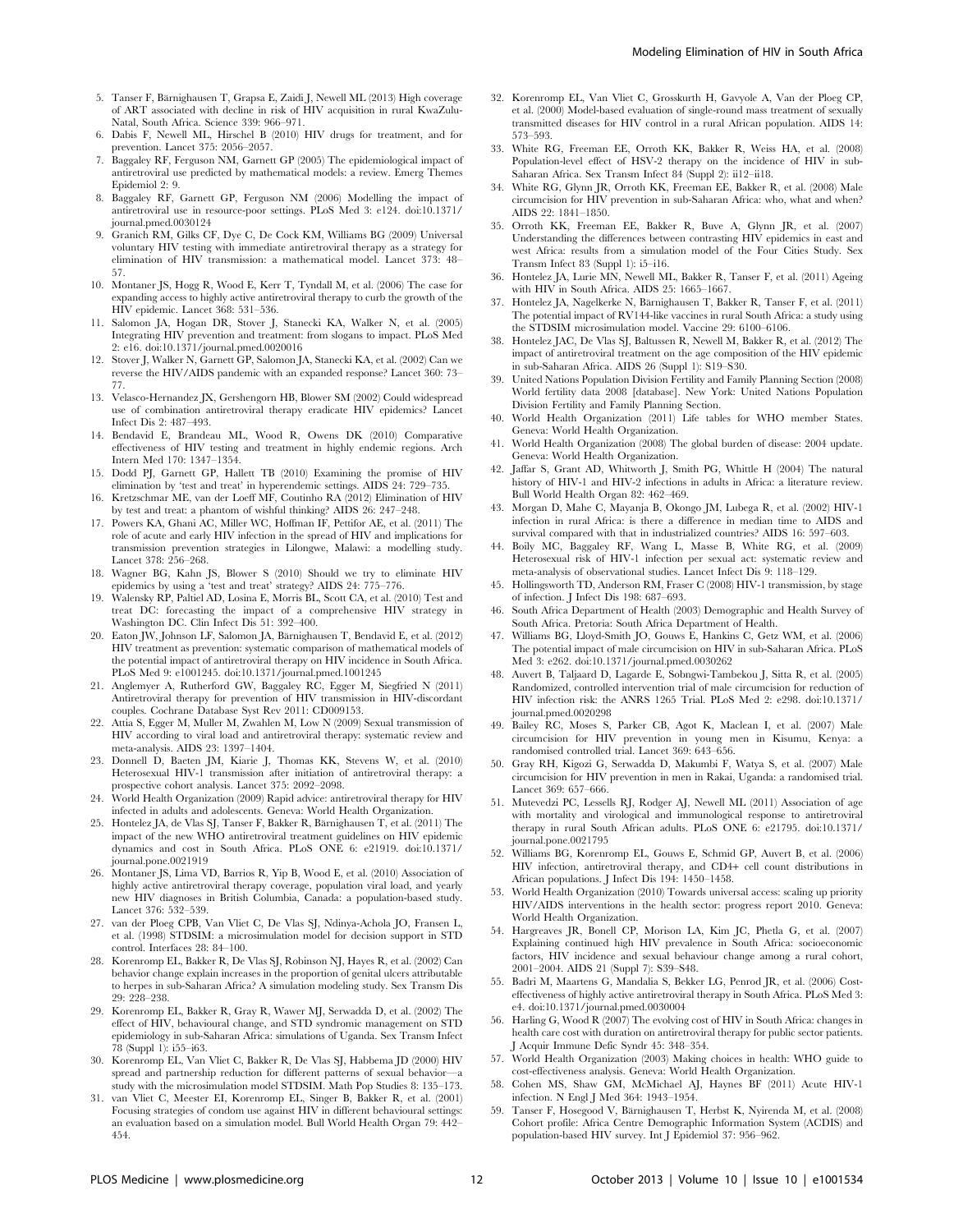- 60. Herbst AJ, Cooke GS, Bärnighausen T, KanyKany A, Tanser F, et al. (2009) Adult mortality and antiretroviral treatment roll-out in rural KwaZulu-Natal, South Africa. Bull World Health Organ 87: 754–762.
- 61. Hontelez JA, Newell ML, Bland RM, Munnelly K, Lessells RJ, et al. (2012) Human resources needs for universal access to antiretroviral therapy in South Africa: a time and motion study. Hum Resour Health 10: 39.
- 62. Bärnighausen  $T(2010)$  The role of the health system in HIV treatment-asprevention. AIDS 24: 2741–2742.
- 63. Bärnighausen T, Tanser F, Dabis F, Newell ML (2012) Interventions to improve the performance of HIV health systems for treatment-as-prevention in sub-Saharan Africa: the experimental evidence. Curr Opin HIV AIDS 7: 140–150.
- 64. Kranzer K, Lewis JJ, Ford N, Zeinecker J, Orrell C, et al. (2010) Treatment interruption in a primary care antiretroviral therapy program in South Africa: cohort analysis of trends and risk factors. J Acquir Immune Defic Syndr 55: e17– e23.
- 65. Cornell M, Grimsrud A, Fairall L, Fox MP, van Cutsem G, et al. (2010) Temporal changes in programme outcomes among adult patients initiating antiretroviral therapy across South Africa, 2002–2007. AIDS 24: 2263–2270.
- 66. Garcia-Calleja JM, Gouws E, Ghys PD (2006) National population based HIV prevalence surveys in sub-Saharan Africa: results and implications for HIV and AIDS estimates. Sex Transm Infect 82 (Suppl 3): iii64–iii70.
- 67. Nyirenda M, Zaba B, Bärnighausen T, Hosegood V, Newell ML (2010) Adjusting HIV prevalence for survey non-response using mortality rates: an application of the method using surveillance data from rural South Africa. PLoS ONE 5: e12370. doi:10.1371/journal.pone.0012370
- 68. Granich R, Kahn JG, Bennett R, Holmes CB, Garg N, et al. (2012) Expanding ART for treatment and prevention of HIV in South Africa: estimated cost and costeffectiveness 2011–2050. PLoS ONE 7: e30216. doi:10.1371/journal.pone.0030216
- 69. Nagelkerke NJ, Jha P, de Vlas SJ, Korenromp EL, Moses S, et al. (2002) Modelling HIV/AIDS epidemics in Botswana and India: impact of interventions to prevent transmission. Bull World Health Organ 80: 89–96.
- 70. Hamers RL, Wallis CL, Kityo C, Siwale M, Mandaliya K, et al. (2011) HIV-1 drug resistance in antiretroviral-naive individuals in sub-Saharan Africa after rollout of antiretroviral therapy: a multicentre observational study. Lancet Infect Dis 11: 750–759.
- 71. Manasa J, Katzenstein D, Cassol S, Newell ML, de Oliveira T (2012) Primary drug resistance in South Africa—data from 10 years of surveys. AIDS Res Hum Retroviruses 28: 558–565.
- 72. Nachega JB, Mills EJ, Schechter M (2010) Antiretroviral therapy adherence and retention in care in middle-income and low-income countries: current status of knowledge and research priorities. Curr Opin HIV AIDS 5: 70–77.
- 73. Mills EJ, Bakanda C, Birungi J, Mwesigwa R, Chan K, et al. (2011) Mortality by baseline CD4 cell count among HIV patients initiating antiretroviral therapy: evidence from a large cohort in Uganda. AIDS 25: 851–855.
- 74. Bor J, Herbst AJ, Newell ML, Bärnighausen T (2013) Increases in adult life expectancy in rural South Africa: valuing the scale-up of HIV treatment. Science 339: 961–965.
- 75. Bor J, Tanser F, Newell ML, Bärnighausen T (2012) In a study of a population cohort in South Africa, HIV patients on antiretrovirals had nearly full recovery of employment. Health Aff (Millwood) 31: 1459–1469.
- 76. Abdool Karim SS, Churchyard GJ, Karim QA, Lawn SD (2009) HIV infection and tuberculosis in South Africa: an urgent need to escalate the public health response. Lancet 374: 921–933.
- 77. United Nations Population Division (2010) World population prospects: the 2010 revision. New York: United Nations Population Division.
- 78. Shisana O, Rehle T, Simbayi L, Parker W, Zuma K, et al. (2005) South African national HIV prevalence, behavioural risks and communication survey, 2005. Cape Town: HSRC Press.
- 79. Johnson LF, Alkema L, Dorrington RE (2010) A Bayesian approach to uncertainty analysis of sexually transmitted infection models. Sex Transm Infect 86: 169–174.
- 80. Houlihan CF, Bland R, Mutevedzi P, Lessells RJ, Ndirangu J, et al. (2011) Cohort profile: Hlabisa HIV treatment and care programme. Int J Epidemiol 40: 318–326.
- 81. Williams BG, Granich R, Dye C (2011) Role of acute infection in HIV transmission. Lancet 378: 1913.
- 82. Bärnighausen T, Tanser F, Newell ML (2009) Lack of a decline in HIV incidence in a rural community with high HIV prevalence in South Africa, 2003–2007. AIDS Res Hum Retroviruses 25: 405–409.
- 83. Kumaranayake L (2008) The economics of scaling up: cost estimation for HIV/ AIDS interventions. AIDS 22 (Suppl 1): S23–S33.
- 84. Johnson LF, Dorrington RE, Bradshaw D, Pallay-Van Wyk V, Rehle T (2009) Sexual behaviour patterns in South Africa and their association with the spread of HIV: insights from a mathematical model. Demogr Res 21: 289–340.
- 85. Carael M, Cleland J, Adeokun L (1991) Overview and selected findings of sexual behaviour surveys. AIDS 5 (Suppl 1): S65–S74.
- 86. Nnko S, Boerma JT, Urassa M, Mwaluko G, Zaba B (2004) Secretive females or swaggering males? An assessment of the quality of sexual partnership reporting in rural Tanzania. Soc Sci Med 59: 299–310.
- 87. Weinhardt LS, Forsyth AD, Carey MP, Jaworski BC, Durant LE (1998) Reliability and validity of self-report measures of HIV-related sexual behavior: progress since 1990 and recommendations for research and practice. Arch Sex Behav 27: 155–180.